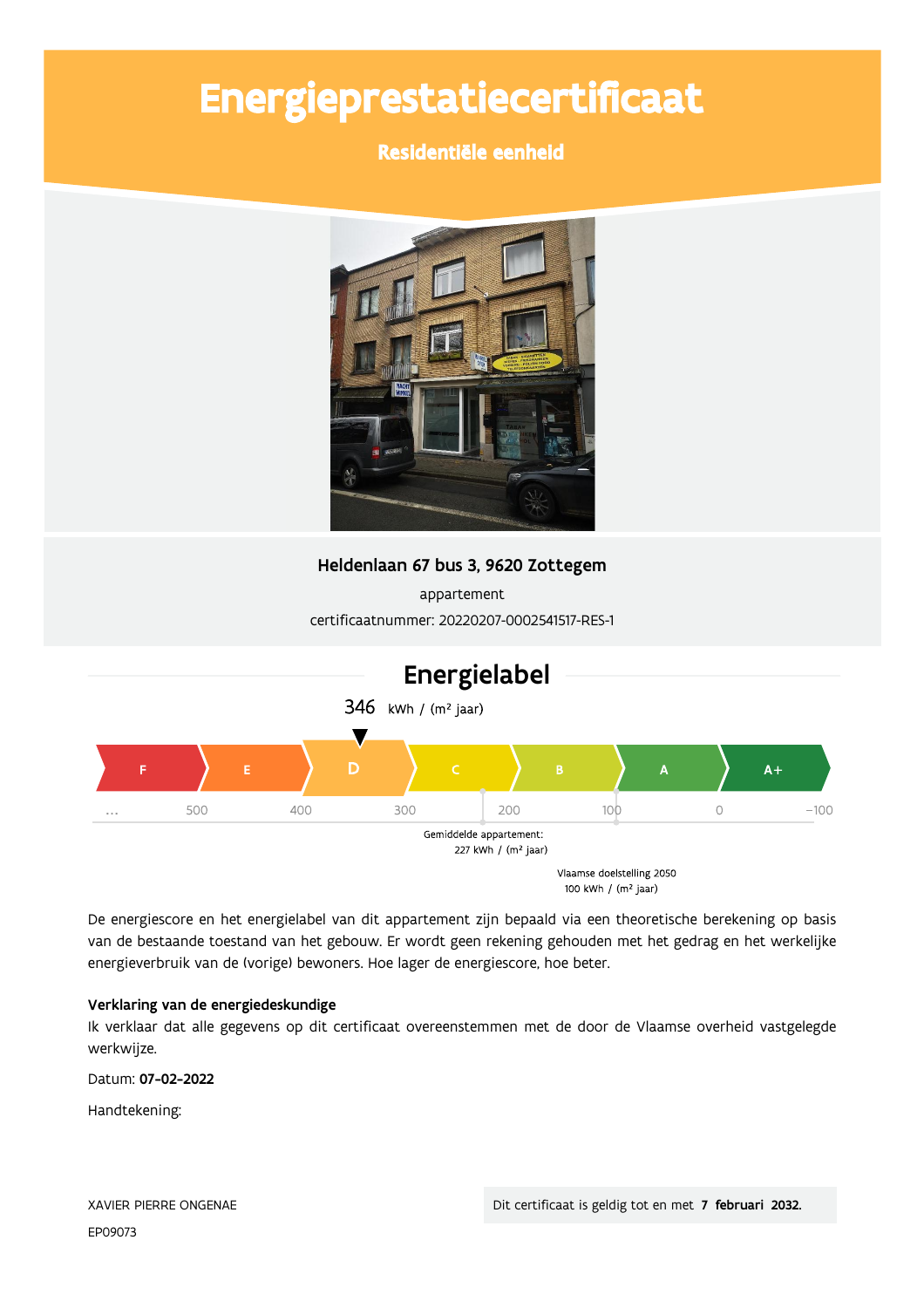## Huidige staat van het appartement

Koeling en zomercomfort

Kans op oververhitting

Om met uw appartement te voldoen aan de energiedoelstelling, zijn er twee mogelijke pistes:

#### $(1)$ Inzetten op isolatie en verwarming  $2^{\circ}$ Energielabel van het appartement U isoleert elk deel van uw appartement tot U behaalt een energielabel A voor  $\overline{U}$ doelstelling én u voorziet appartement(= energiescore van maximaal 100 de een **OF** kWh/(m<sup>2</sup> jaar)). U kiest op welke manier u dat energie-efficiënte verwarmingsinstallatie doet: isoleren, efficiënt verwarmen, efficiënt (warmtepomp, condenserende ketel, (micro-)WKK. efficiënt ventileren, zonne-energie, hernieuwbare energie ... warmtenet  $\bigcap_{ }$ decentrale toestellen met een totaal maximaal vermogen van 15 W/m<sup>2</sup>). Daken Uw energielabel: D  $U = 0,38 W/(m^2K)^*$  $346$  kWh/(m<sup>2</sup> jaar) Doelstelling  $0,24 W/(m^2K)$ Muren Doelstelling:  $U = 1,37 W/(m^2K)^{*}$  $\mathbf{A}$ Doelstelling  $100$  kWh/(m<sup>2</sup> jaar)  $0,24 W/(m^2K)$ Vensters (beglazing en profiel)  $U = 1,82 W/(m^2K)^*$ Doelstelling  $1,5 W/(m^2K)$ **Beglazing** Doelstelling  $1 W/(m^2K)$ Verwarming  $(x)$  Elektrische verwarming  $\mathbb{R}$  Het appartement voldoet niet aan de energiedoelstelling 2050 )<br>盛 Sanitair warm water Ventilatie Aanwezig Geen systeem aanwezig

Luchtdichtheid

Niet hekend

Zonne-energie

Geen zonneboiler of

zonnepanelen aanwezig

 $\star$  De **U-waarde** beschrijft de isolatiewaarde van daken, muren, vloeren, vensters … Hoe lager de U-waarde, hoe beter het constructiedeel isoleert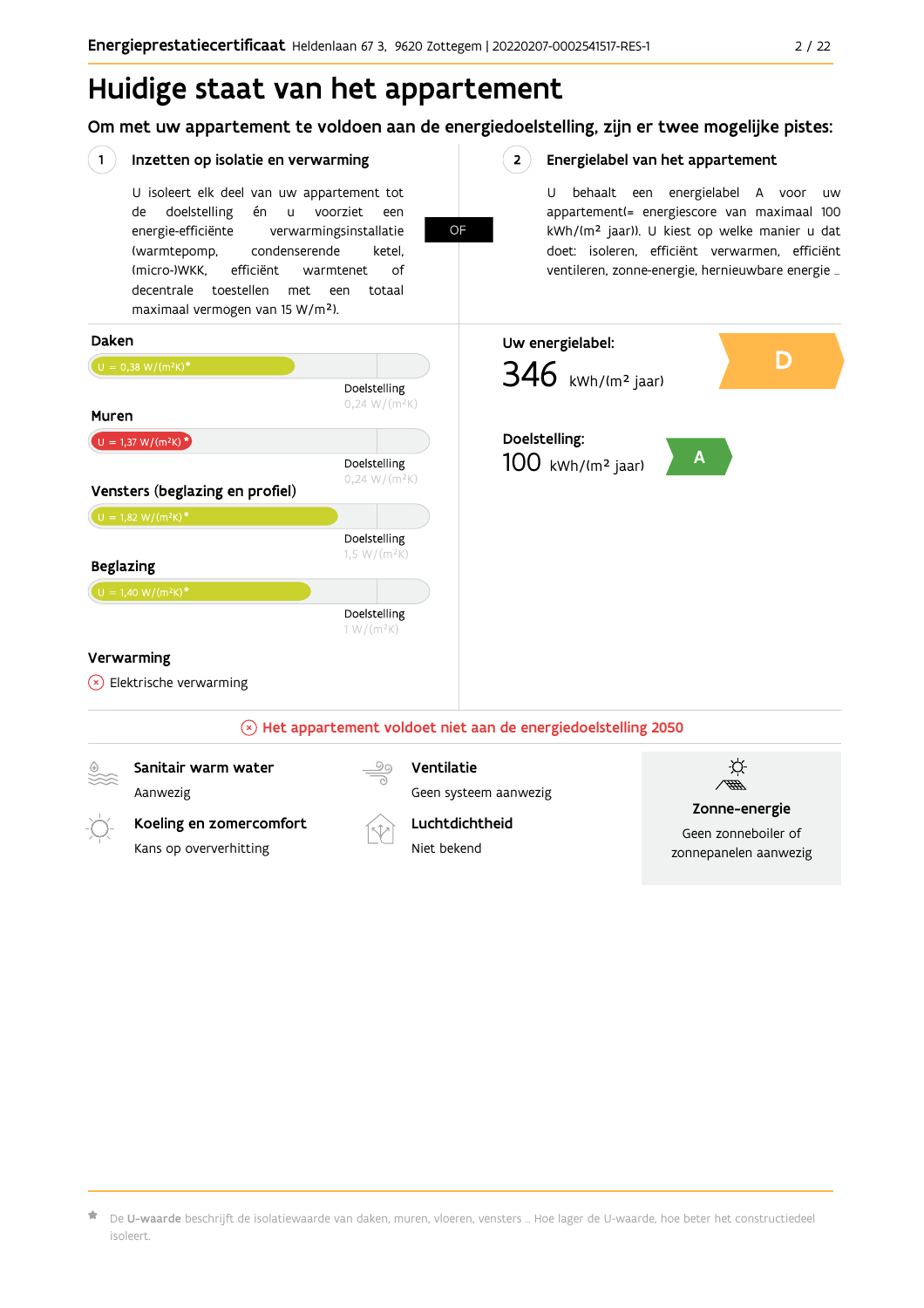## Overzicht aanbevelingen

In deze tabel vindt u aanbevelingen om uw appartement energiezuiniger te maken. De aanbevelingen zijn gebaseerd op piste 1. Kunt u ze niet allemaal uitvoeren, dan helpen ze u ook om via piste 2 de doelstelling te halen. Vraag advies aan een specialist voordat u met de renovatiewerken start.

De volgorde in deze tabel is automatisch bepaald en is niet noodzakelijk de juiste volgorde om aan de slag te gaan. Het is louter een eerste indicatie op basis van de energieprestatie.

| <b>HUIDIGE SITUATIE</b>                                                                                                                                                                   | <b>AANBEVELING</b>                                                                                                                                                                                                                                                                                                                                                                                                                             |
|-------------------------------------------------------------------------------------------------------------------------------------------------------------------------------------------|------------------------------------------------------------------------------------------------------------------------------------------------------------------------------------------------------------------------------------------------------------------------------------------------------------------------------------------------------------------------------------------------------------------------------------------------|
| Muur<br>5,2 m <sup>2</sup> van de muren is niet geïsoleerd.                                                                                                                               | Plaats isolatie aan de binnenkant van de muur<br>of plaats isolatie aan de buitenkant van de muur.                                                                                                                                                                                                                                                                                                                                             |
| Verwarming<br>100% van het appartement wordt elektrisch<br>verwarmd.                                                                                                                      | Vervang de elektrische verwarming door een lucht/water of<br>bodem/water warmtepomp<br>of een condenserende ketel. Plaats een afgiftesysteem, bij<br>voorkeur op lage temperatuur.<br>Een condenserende ketel heeft een iets slechter rendement.<br>Gemiddeld gezien zal uw energiescore met een<br>condenserende ketel, na uitvoering van alle aanbevelingen,<br>een 20-tal kWh/(m <sup>2</sup> jaar) hoger liggen dan met een<br>warmtepomp. |
| Zonneboiler<br>Er is geen zonneboiler aanwezig.                                                                                                                                           | Onderzoek de mogelijkheid om een zonneboiler te plaatsen.<br>Raadpleeg hiervoor de zonnekaart of vraag raad aan een<br>vakman.                                                                                                                                                                                                                                                                                                                 |
| Zonnepanelen<br>Er zijn geen zonnepanelen aanwezig.                                                                                                                                       | Onderzoek de mogelijkheid om zonnepanelen te plaatsen.<br>Raadpleeg hiervoor de zonnekaart of vraag raad aan een<br>vakman.                                                                                                                                                                                                                                                                                                                    |
| Plat dak<br>35 m <sup>2</sup> van het platte dak is redelijk goed<br>geïsoleerd, maar voldoet nog niet aan de<br>energiedoelstelling.                                                     | Overweeg bij een grondige renovatie bijkomende isolatie<br>boven op het plat dak te plaatsen.                                                                                                                                                                                                                                                                                                                                                  |
| vensters<br>4 m <sup>2</sup> van de vensters heeft<br>hoogrendementsbeglazing (geplaatst na<br>2000). Dat is redelijk energiezuinig, maar<br>voldoet nog niet aan de energiedoelstelling. | Als u de beglazing vervangt, zorg dan dat deze voldoet aan<br>de energiedoelstelling.                                                                                                                                                                                                                                                                                                                                                          |
| Muur<br>5,9 m <sup>2</sup> van de muren is redelijk goed<br>geïsoleerd, maar voldoet nog niet aan de<br>energiedoelstelling.                                                              | Overweeg bij een grondige renovatie om bijkomende isolatie<br>aan de binnenkant van de muren te plaatsen<br>of aan de buitenkant van de muren te plaatsen.                                                                                                                                                                                                                                                                                     |

· Energetisch helemaal niet in orde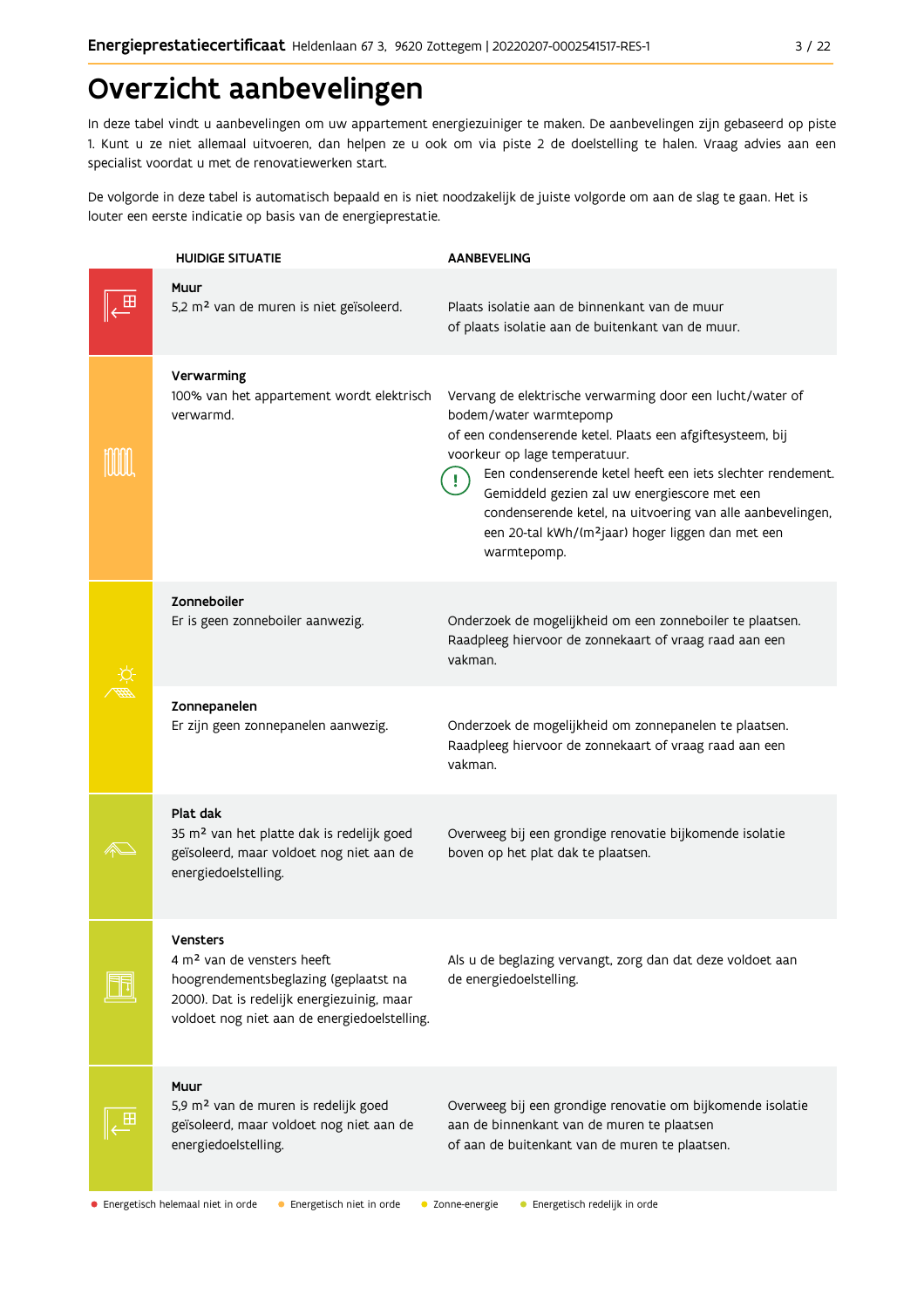#### Energielabel na uitvoering van de aanbevelingen

Als u beslist om uw appartement stapsgewijs te renoveren in de hierboven gesuggereerde volgorde, geeft de onderstaande energieschaal een overzicht van waar uw appartement zich na elke stap zal bevinden op de energieschaal. Verandert u de volgorde, dan verandert ook de impact van elke maatregel. Dat kan hier niet weergegeven worden. Bij de plaatsing van een installatie op zonne-energie zal het energielabel nog verder verbeteren.



## Aandachtspunten

 $\left( \ \right.$ 

<u>90</u>

Hou rekening met de volgende aspecten als u uw appartement energiezuinig en comfortabeler wilt maken.

Luchtdichtheid: De luchtdichtheid van uw appartement is niet gemeten. Een goede luchtdichtheid is nodig om de warmte niet via spleten en kieren te laten ontsnappen. Let er bij de renovatie op dat de werken luchtdicht uitgevoerd worden. U kunt nadien de luchtdichtheid laten meten om eventueel overblijvende lekken op te sporen en uw energielabel mogelijk nog te verbeteren.

Ventilatie: Uw appartement beschikt mogelijk niet over voldoende ventilatievoorzieningen. Een goede ventilatie is echter noodzakelijk om een gezond binnenklimaat te garanderen. Voorzie bij uw renovatie daarom in een ventilatiesysteem. Om energie te besparen, kunt u het best kiezen voor een systeem met vraagsturing of warmteterugwinning.



Koeling en zomercomfort: Uw appartement heeft kans op oververhitting. Overweeg buitenzonwering om de zon zoveel mogelijk buiten te houden tijdens de zomer. Vermijd de plaatsing van een koelinstallatie, want die verbruikt veel energie.



Sanitair warm water: Uw appartement beschikt niet over een zonneboiler. Overweeg de plaatsing van een zonneboiler of warmtepompboiler. Daarmee kunt u energie besparen.

### Renovatie gebouw

Bij een gebouw met meerdere (woon)eenheden zal de energetische renovatie vooral betrekking hebben op de gemeenschappelijke delen, zoals de daken, vloeren, buitenmuren en de collectieve installaties. U moet mogelijks samen met de mede-eigenaars beslissen over de renovatie van de gemeenschappelijke delen. Dergelijke renovatie kadert best in een totaalaanpak.

#### Let op!

De aanbevelingen, aandachtspunten en eventuele prijsindicaties op het energieprestatiecertificaat worden standaard gegenereerd op de wijze die de Vlaamse overheid heeft vastgelegd. Laat u bijstaan door een specialist om op basis van de aanbevelingen en aandachtspunten een concreet renovatieplan op te stellen. De energiedeskundige is niet aansprakelijk voor de eventuele schade die ontstaat bij het uitvoeren van de standaard gegenereerde aanbevelingen of aandachtspunten.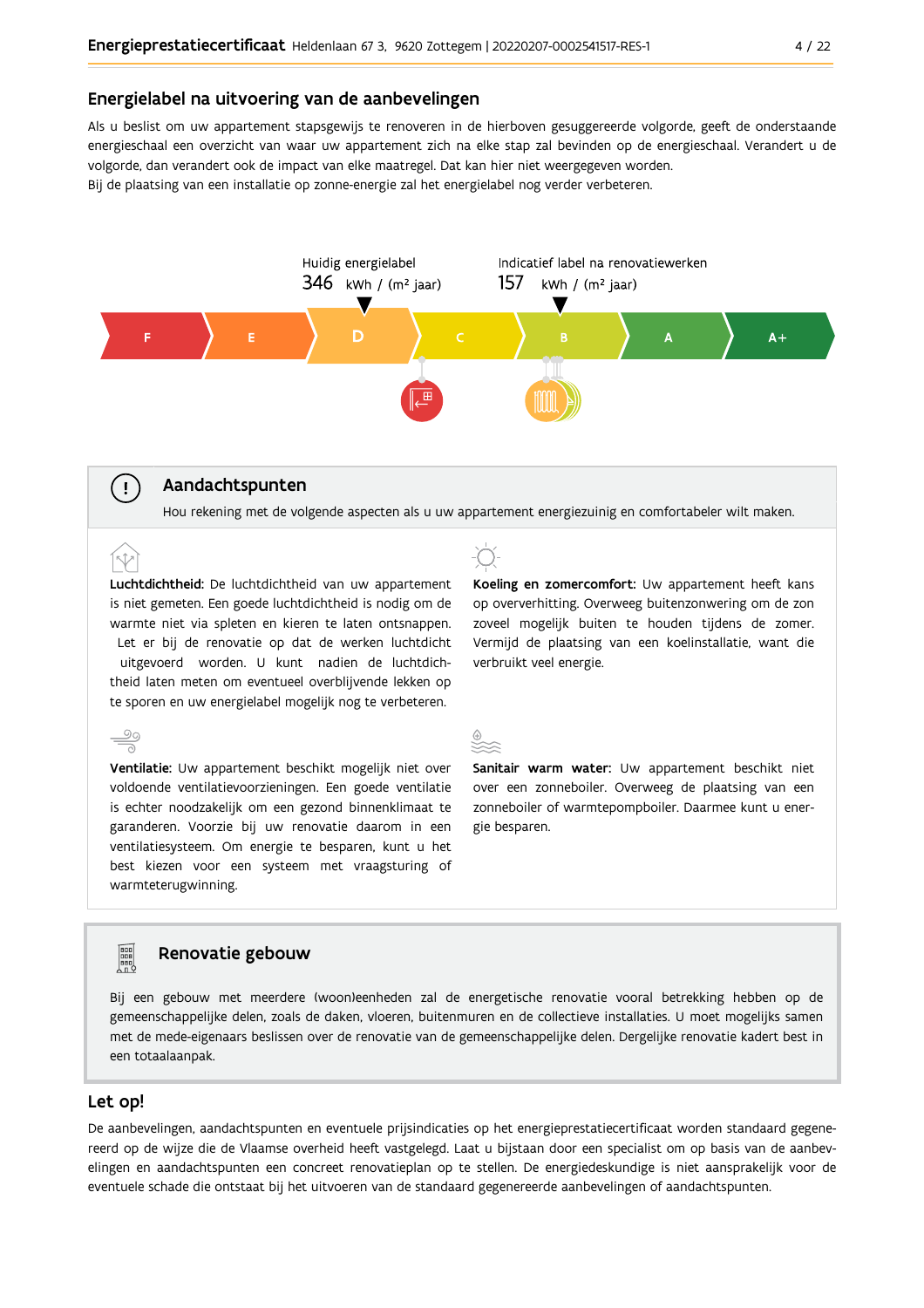#### Meer informatie?

- Voor meer informatie over het energieprestatiecertificaat, gebruiksgedrag, woningkwaliteit ... kunt u terecht op www.energiesparen.be.
- Meer informatie over uw appartement vindt u op uw persoonlijke woningpas. Surf naar woningpas.vlaanderen.be om uw woningpas te bekijken.
- Meer informatie over beter renoveren vindt u op www.energiesparen.be/ikbenoveer.

#### Gegevens energiedeskundige: XAVIER PIERRE ONGENAE 9420 Erpe-Mere

EP09073

#### Premies

Informatie over energiewinsten, subsidies of andere financiële voordelen vindt u op www.energiesparen.be.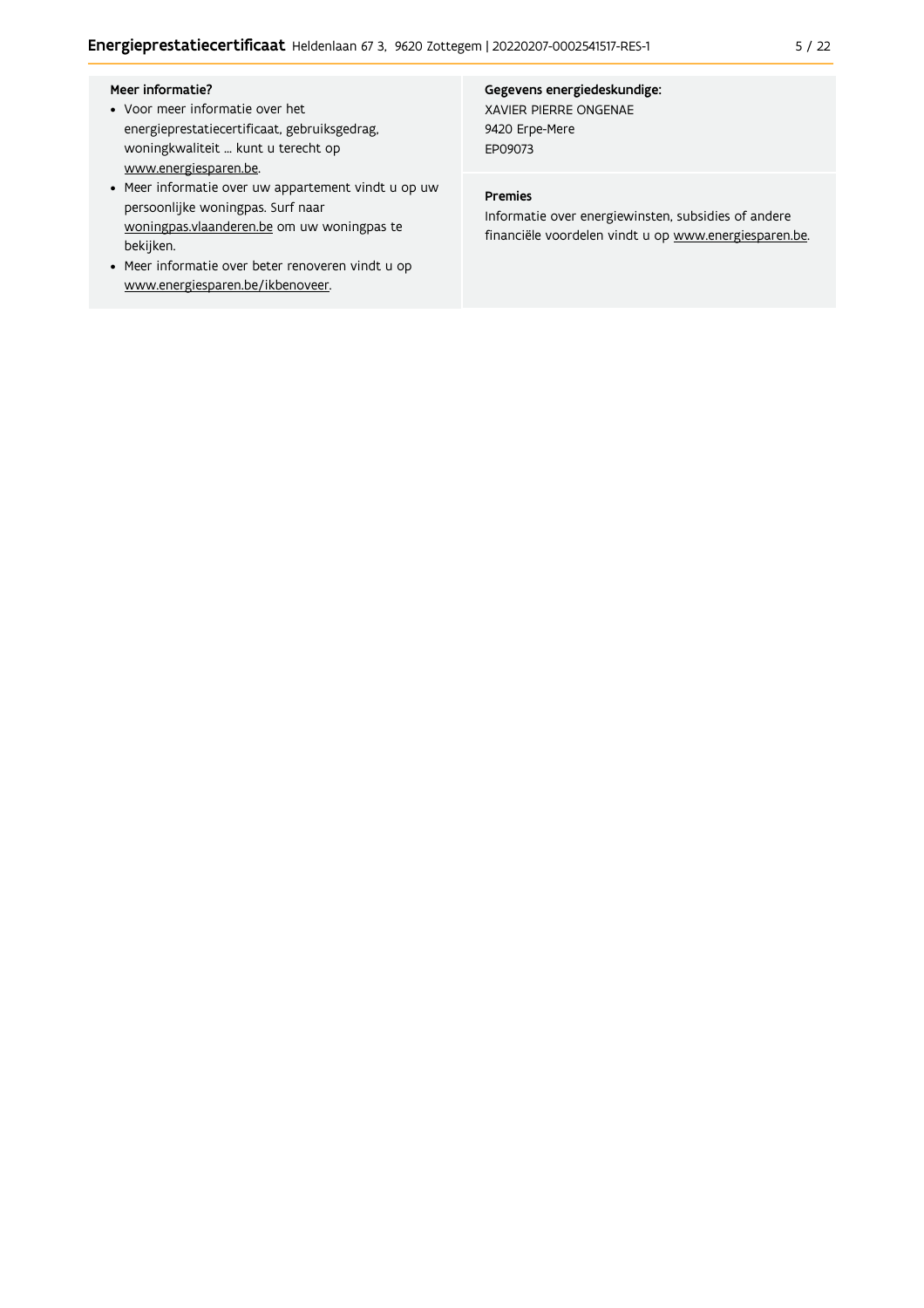## Energieprestatiecertificaat (EPC) in detail

Elk gebouw bestaat uit verschillende onderdelen die met elkaar verbonden zijn. Als u renoveert, kunt u het best al rekening houden met de werken die u later nog gaat uitvoeren.

Dit deel van het energieprestatiecertificaat gaat dieper in op de aanbevelingen van uw appartement. Samen met uw architect of andere vakman kunt u op basis hiervan een renovatieplan opstellen.

### Inhoudstafel

| Daken.                             | 8               |
|------------------------------------|-----------------|
| Vensters en deuren                 | 10 <sup>°</sup> |
| Muren.                             | 12              |
| Vloeren                            | 15              |
| Ruimteverwarming                   | 16              |
| Installaties voor zonne-energie.   | 19              |
| Overige installaties               | 21              |
| Bewijsstukken gebruikt in dit EPC. | 22              |
|                                    |                 |

#### 10 goede redenen om nu al te BENOveren

BENOveren is BEter reNOveren dan gebruikelijk is, met hogere ambities op het vlak van energieprestaties, goed gepland en met deskundig advies, zodat ook latere renovatiestappen haalbaar blijven (zie ook www.energiesparen.be/ikbenoveer). Een geBENOveerd appartement biedt veel voordelen:

- 1. Een lagere energiefactuur
	- 2. Meer comfort
	- 3. Een gezonder binnenklimaat
	- 4. Esthetische meerwaarde
	- 5. Financiële meerwaarde
- $\frac{1}{2}$  1 6. Nodig voor ons klimaat
	- 7. Uw appartement is klaar voor uw oude dag
	- 8. Minder onderhoud
	- 9. Vandaag al haalbaar
	- 10. De overheid betaalt mee

### Hoe wordt het EPC opgemaakt?

De eigenschappen van uw appartement zijn door de energiedeskundige ingevoerd in software die door de Vlaamse overheid is opgelegd. De energiedeskundige mag zich alleen baseren op zijn vaststellingen tijdens het plaatsbezoek en op bewijsstukken die voldoen aan de voorwaarden die de Vlaamse overheid heeft opgelegd. Op basis van de invoergegevens berekent de software het energielabel en genereert automatisch aanbevelingen en eventueel ook prijsindicaties. Bij onbekende invoergegevens gaat de software uit van veronderstellingen, onder meer op basis van het (ver)bouw- of fabricagejaar. Om zeker te zijn van de werkelijke samenstelling van uw muur, dak of vloer kunt u ervoor kiezen om verder (destructief) onderzoek uit te voeren (losschroeven stopcontact, gaatje boren in een voeg, binnenafwerking tijdelijk verwijderen ...).

Voor meer informatie over de werkwijze, de bewijsstukken en de voorwaarden kunt u terecht op www.energiesparen.be.

De bewijsstukken die gebruikt zijn voor dit EPC, kan u terugvinden op pagina 22.

### **Energiedoelstelling 2050**

De energiedoelstelling van de Vlaamse Regering is om tegen 2050 alle woningen en appartementen in Vlaanderen minstens even energiezuinig te maken als een energetisch performante nieuwbouwwoning van 2017.

Ten tijde van de opmaak van dit EPC is het nog niet verplicht om aan die energiedoelstelling te voldoen. Denk echter vooruit! Hou nu al zo veel mogelijk rekening met die energiedoelstelling en streef zelfs naar beter.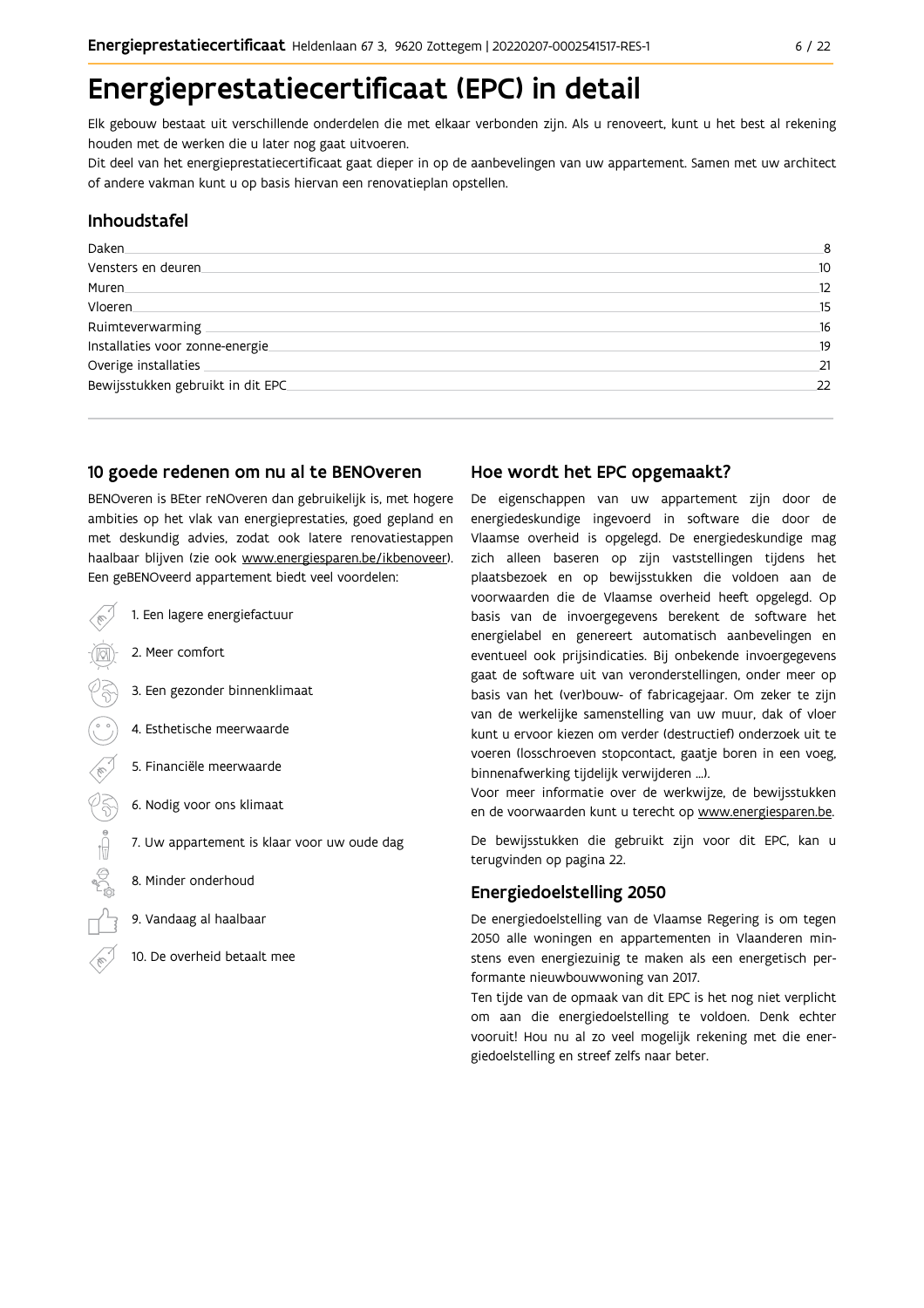## Algemene gegevens

| Gebouw id / Gebouweenheid id                                | 15549725 / 15550209         |
|-------------------------------------------------------------|-----------------------------|
| Datum plaatsbezoek                                          | 28/01/2022                  |
| Referentiejaar bouw                                         | 2005                        |
| Beschermd volume (m <sup>3</sup> )                          | 90                          |
| Ruimten niet opgenomen in het beschermd volume              | Geen                        |
| Bruikbare vloeroppervlakte (m <sup>2</sup> )                | 35                          |
| Verliesoppervlakte (m <sup>2</sup> )                        | 50                          |
| Infiltratiedebiet $(m^3/(m^2h))$                            | Onbekend                    |
| Thermische massa                                            | Half zwaar/matig zwaar      |
| Open haard(en) voor hout aanwezig                           | Neen                        |
| Niet-residentiële bestemming                                | Geen                        |
| Ligging van de eenheid in het gebouw                        | bovenste (derde) verdieping |
| Berekende energiescore (kWh/(m <sup>2</sup> jaar))          | 346                         |
| Karakteristiek jaarlijks primair energieverbruik (kWh/jaar) | 12.173                      |
| CO <sub>2</sub> -emissie (kg/jaar)                          | 1.621                       |
| Indicatief S-peil                                           | 57                          |
| Gemiddelde U-waarde gebouwschil (W/(m <sup>2</sup> K))      | 0.71                        |
| Gemiddeld installatierendement verwarming (%)               | 88                          |

## Verklarende woordenlijst

| beschermd volume                                    | Het volume van alle ruimten die men wenst te beschermen tegen warmteverlies naar<br>buiten, de grond en aangrenzende onverwarmde ruimten.                                                                                                                                      |
|-----------------------------------------------------|--------------------------------------------------------------------------------------------------------------------------------------------------------------------------------------------------------------------------------------------------------------------------------|
| bruikbare vloeroppervlakte                          | De vloeroppervlakte binnen het beschermd volume die beloopbaar en toegankelijk is.                                                                                                                                                                                             |
| U-waarde                                            | De U-waarde beschrijft de isolatiewaarde van daken, muren, vensters  Hoe lager de<br>U-waarde, hoe beter de constructie isoleert.                                                                                                                                              |
| R-waarde                                            | De warmteweerstand van een materiaallaag. Hoe groter de R-waarde, hoe beter de<br>materiaallaag isoleert.                                                                                                                                                                      |
| lambdawaarde                                        | De warmtegeleidbaarheid van een materiaal. Hoe lager de lambdawaarde, hoe beter<br>het materiaal isoleert.                                                                                                                                                                     |
| karakteristiek jaarlijks primair<br>energieverbruik | De berekende hoeveelheid primaire energie die gedurende één jaar nodig is voor de<br>verwarming, de aanmaak van sanitair warm water, de ventilatie en de koeling van een<br>appartement. Eventuele bijdragen van zonneboilers en zonnepanelen worden in<br>mindering gebracht. |
| berekende energiescore                              | Een maat voor de totale energieprestatie van een appartement. De berekende<br>energiescore is gelijk aan het karakteristiek jaarlijks primair energieverbuik, gedeeld<br>door de bruikbare vloeroppervlakte.                                                                   |
| S-peil                                              | Een maat voor de energieprestatie van de gebouwschil van een appartement. Het<br>S-peil houdt rekening met de isolatie, de luchtdichtheid, de oriëntatie, de<br>zonnewinsten en de vormefficiëntie. Hoe lager het S-peil, hoe energie-efficiënter de<br>gebouwschil.           |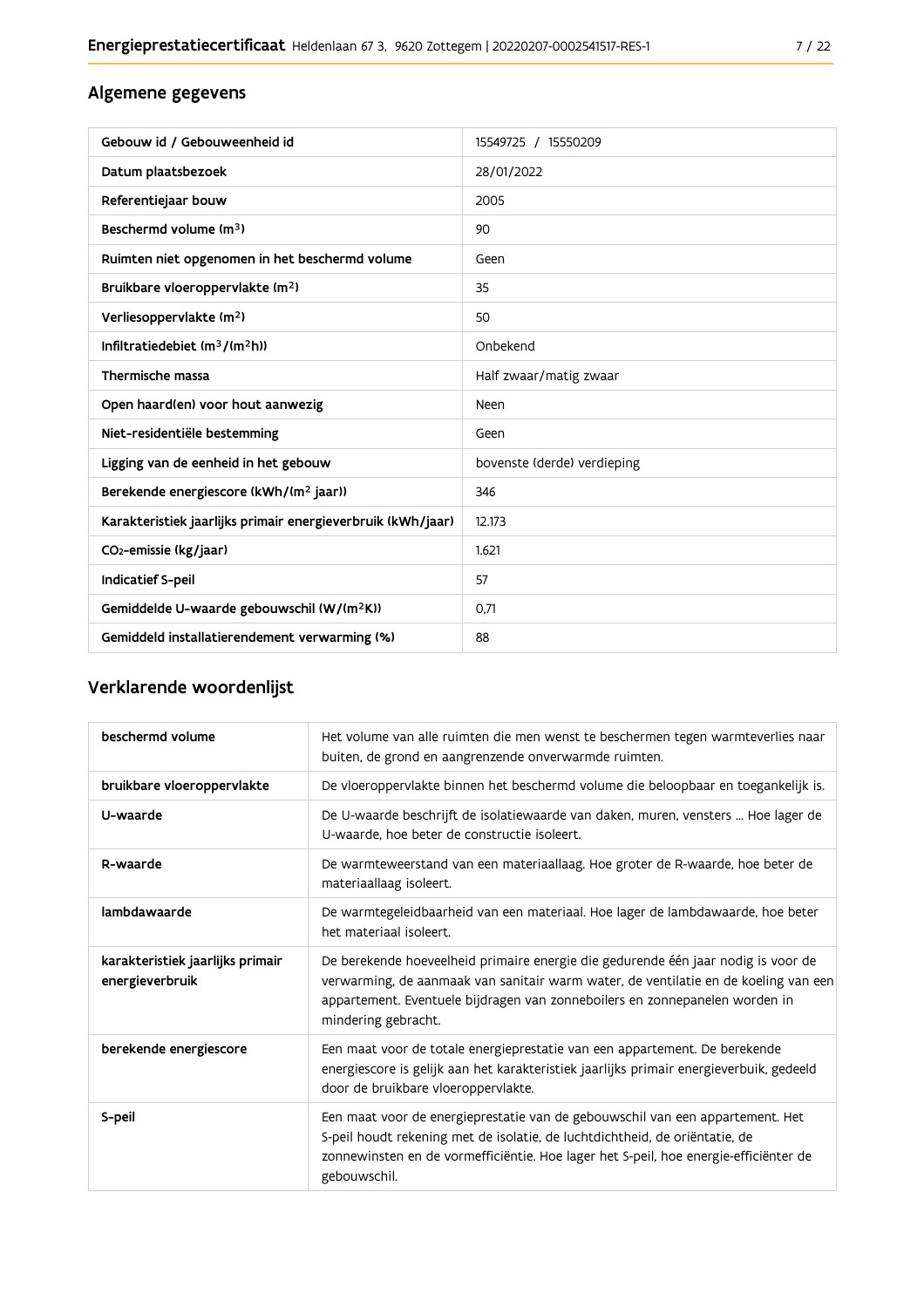## **Daken**



#### Plat dak

35 m<sup>2</sup> van het platte dak is redelijk goed geïsoleerd, maar voldoet nog niet aan de energiedoelstelling.

Overweeg bij een grondige renovatie bijkomende isolatie boven op het plat dak te plaatsen.

Bij de renovatie van uw dak kunt u het best streven naar een U-waarde van maximaal 0,24 W/(m<sup>2</sup>K). Dat komt overeen met een isolatielaag van ongeveer 14 cm minerale wol of XPS ( $\lambda_d$  = 0,035 W/(m.K)) of 12 cm PUR ( $\lambda_d$  = 0,027 W/(m.K)). Als u de isolatie van uw platte of hellende dak tussen een houten dakstructuur plaatst, moet u de isolatiedikte verhogen tot minstens 22 cm minerale wol

Hoogstwaarschijnlijk renoveert u uw dak(en) maar één keer grondig. Isoleer daarom meteen maximaal. De energiedoelstelling van 0,24 W/(m<sup>2</sup>K) vormt de basis, maar u kunt altijd streven naar beter.

## Denk vooruit!

- · Isoleert u eerst uw dak en dan uw muren? Verleng dan nu al de dakoversteken zodat de buitenmuurisolatie luchtdicht en zonder koudebrug op de dakisolatie kan aansluiten. Plaats ook de regenwaterafvoer zodanig dat er nog plaats genoeg is om buitenmuurisolatie te plaatsen.
- · Wordt het platte dak een stuk dikker door de isolatie? Hou er dan rekening mee dat u ook de dakgoten, brandmuurtjes, dakranden, gevels ... moet verhogen.
- · Bent u van plan een ventilatiesysteem, zonneboiler of zonnepanelen te plaatsen? Hou dan nu al rekening met de nodige leidingdoorvoeren of dakverstevigingen.
- · Denk bij de renovatie van uw dak aan functies die u later nog wilt toevoegen (bijvoorbeeld een zolderkamer wordt bureau) en zorg nu al voor voldoende daglicht door bijvoorbeeld dakvlakvensters te integreren in uw dak.

### Een plat dak isoleren

Bij de isolatie van een plat dak kunt u het best kiezen voor een warm dak. Als het platte dak nog in goede staat is, wordt boven op de bestaande dakconstructie een nieuwe laag met dampscherm, isolatie en dakbedekking aangebracht. Als het dak al geïsoleerd is, moet vooraf bekeken worden hoeveel isolatie u nog kunt bijplaatsen. Vraag daarvoor raad aan een specialist.

Een groendak is een mooie en tegelijk ecologische oplossing. Laat een specialist vooraf onderzoeken of u van het platte dak een groendak kunt maken.

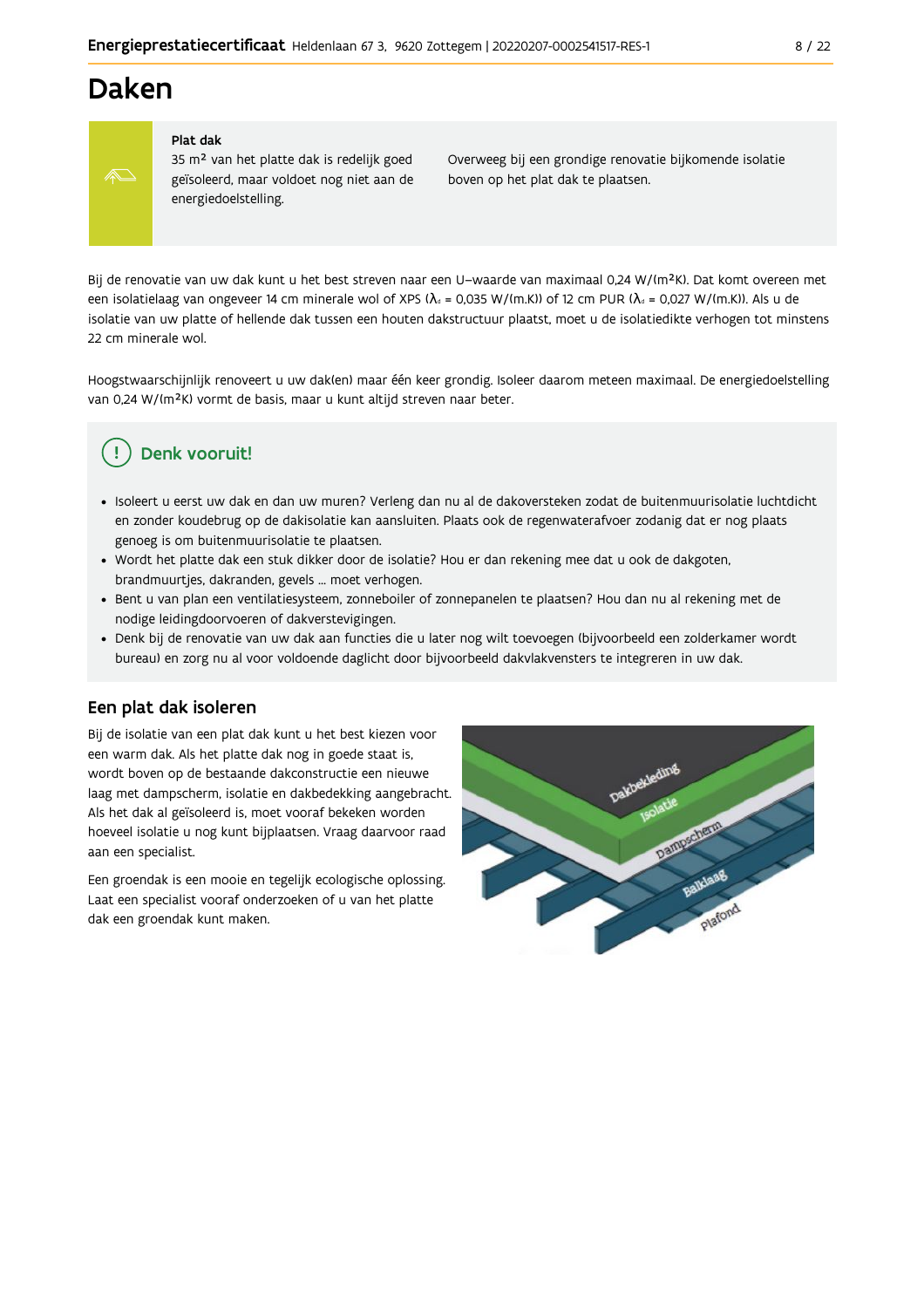#### Pas op! (!)

- · Zorg steeds dat de isolatie wind- en luchtdicht geplaatst wordt. Anders gaat een groot deel van het isolatie-effect teniet.
- Het extra gewicht op de bestaande constructie van het dak heeft mogelijk een impact op de draagkracht en stabiliteit van het dak, de gevels en de fundering.
- · Door het isoleren van het dak gaat de luchtdichtheid van uw appartement er op vooruit en kan de luchtverversing niet meer gebeuren via spleten en kieren. Voorzie dus een ventilatiesysteem om uw appartement te ventileren. Dat is niet enkel essentieel om vochtproblemen te vermijden, maar ook voor uw gezondheid en uw comfort.

Laat u bijstaan door een architect, aannemer of vakman voor deskundig advies en een goede uitvoering van de werken.

## Technische fiche daken

De energiedeskundige heeft de onderstaande gegevens ingevoerd. Bezorg die gegevens aan uw vakman.



#### Legende

a dak niet in riet of cellenbeton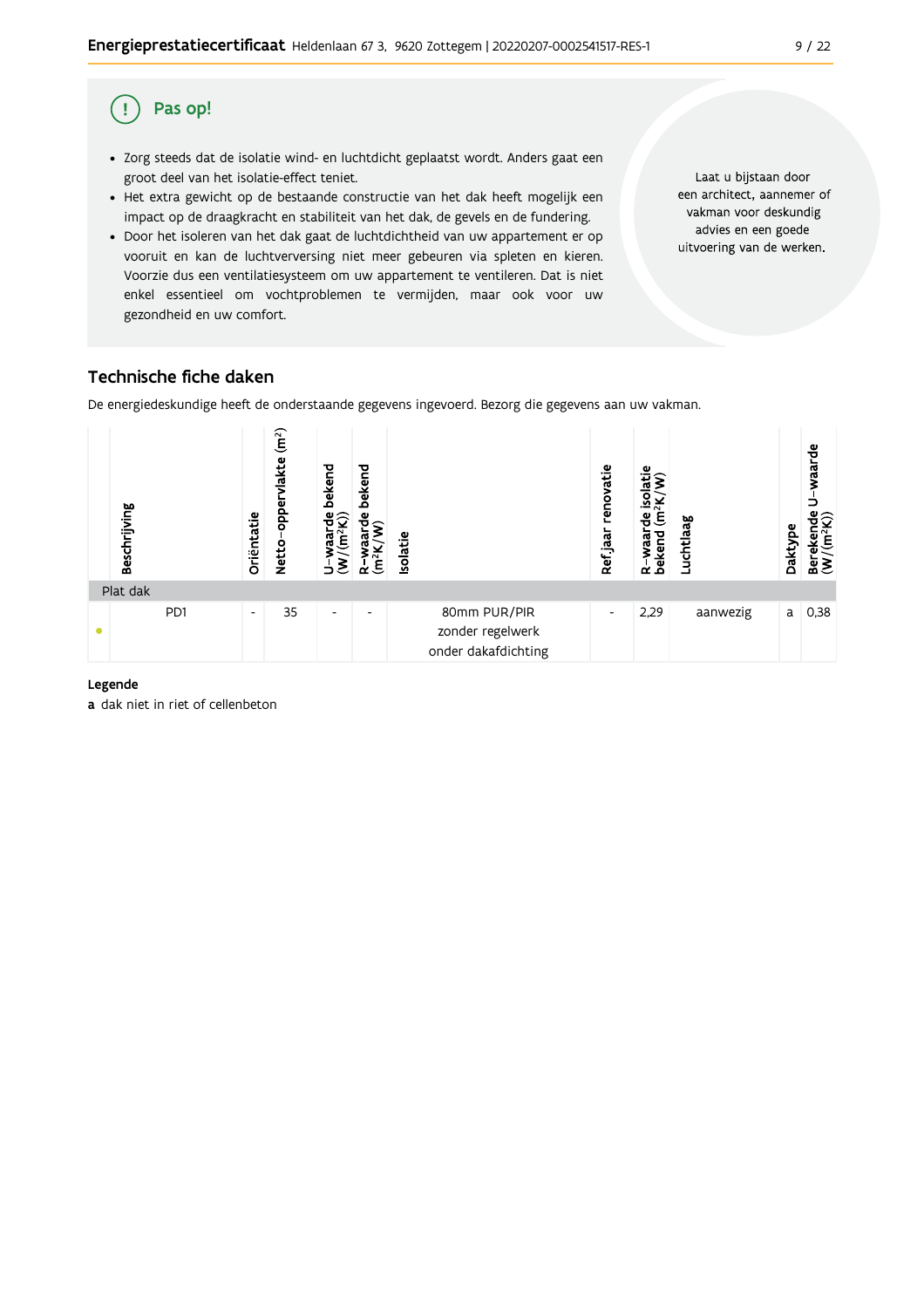## Vensters en deuren

Vensters

Ħ

4 m<sup>2</sup> van de vensters heeft hoogrendementsbeglazing (geplaatst na 2000). Dat is redelijk energiezuinig, maar voldoet nog niet aan de energiedoelstelling. Als u de beglazing vervangt, zorg dan dat deze voldoet aan de energiedoelstelling.

De kwaliteit van zowel de beglazing als de profielen bepaalt de energieprestatie van uw vensters. Kies altijd voor dubbele hoogrendementsbeglazing of drievoudige beglazing met een U-waarde van maximaal 1,0 W/(m<sup>2</sup>K). Bij de renovatie van vensters kunt u het best streven naar een U-waarde van maximaal 1,5 W/(m<sup>2</sup>K) voor de vensters (glas + profielen). Naast de vensters in de gevel verdienen ook dakvlakvensters, koepels, lichtstraten, polycarbonaatplaten en glasbouwstenen de nodige aandacht

Hoogstwaarschijnlijk vervangt u uw buitenschrijnwerk maar één keer. Kies daarom meteen voor de meest energie-efficiënte oplossing.

#### Denk vooruit! Ţ

- · Vervangt u eerst uw buitenschrijnwerk en isoleert u pas nadien uw gevels? Zorg er nu al voor dat de buitenmuurisolatie zonder koudebruggen op de profielen van uw vensters en deuren zal kunnen aansluiten. Zo vermijdt u condensatie en schimmelvorming in uw appartement.
- Bent u van plan om ventilatie te plaatsen met natuurlijke toevoer, eventueel in combinatie met mechanische afvoer? Bouw dan nu al ventilatieroosters in de vensters in.
- · Bent u van plan geautomatiseerde buitenzonwering te plaatsen? Breng dan nu al de nodige bekabeling aan.

### Vensters vervangen

Het venster (glas + profielen) in zijn geheel vervangen is op energetisch vlak de beste oplossing. Als het om bepaalde redenen (esthetisch, bouwkundige regelgeving ...) niet mogelijk of gewenst is om het volledige venster te vervangen, vervang dan minstens het glas of plaats een dubbel raam of voorzetglas. Besteed altijd voldoende aandacht aan een luchtdichte plaatsing van het buitenschrijnwerk.

Beschikt u nog over oude rolluikkasten? Vervang ze door geïsoleerde luchtdichte kasten.

## Pas op!

· Dankzij de vervanging van het buitenschrijnwerk gaat de luchtdichtheid van uw appartement er sterk op vooruit en kan de luchtverversing niet meer gebeuren via spleten en kieren. Voorzie dus een ventilatiesysteem om uw appartement te ventileren. Dat is niet enkel essentieel om vochtproblemen te vermijden, maar ook voor uw gezondheid en uw comfort.

Laat u bijstaan door een architect, aannemer of vakman voor deskundig advies en een goede uitvoering van de werken.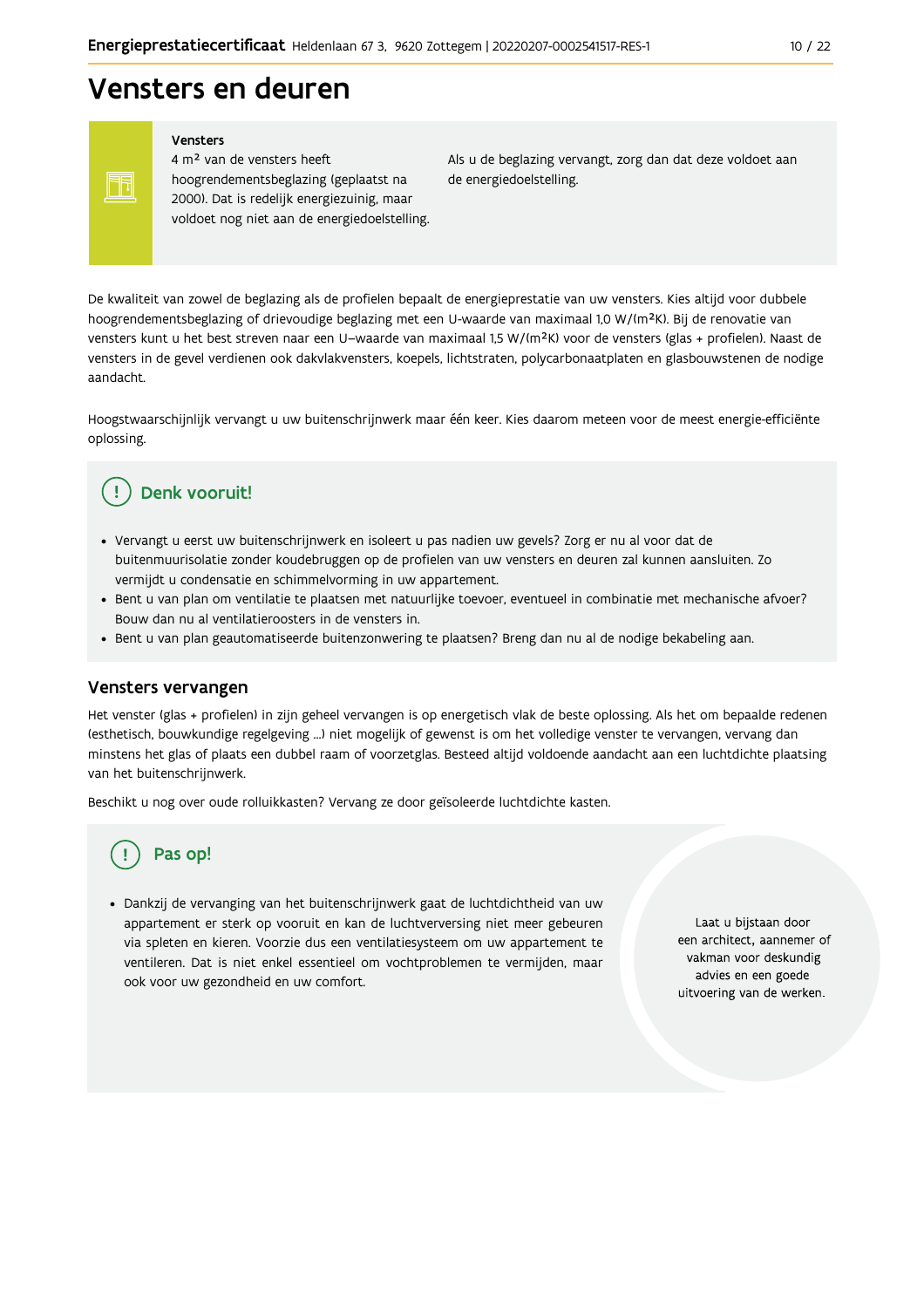### Technische fiche van de vensters

De energiedeskundige heeft de onderstaande gegevens ingevoerd. Bezorg die gegevens aan uw vakman.



#### Legende glastypes

HR-glas b Hoogrendementsglas bouwjaar >= 2000

Legende profieltypes

kunst>2000 Kunststof profiel, 2 of meer kamers ≥2000

### Technische fiche van de deuren, poorten en panelen

De energiedeskundige heeft de onderstaande gegevens ingevoerd. Bezorg die gegevens aan uw vakman.

| Beschrijving                                                                                                     | Oriëntatie | (m <sup>2</sup> )<br>vlakte<br>Opper | bekend<br>មឺ $\widehat{\mathcal{Q}}$<br>$\tilde{\mathbf{f}}$<br>waar<br>₹ | bekend<br>$\frac{e}{2}$<br>൹<br>$\vec{a}$ is $\vec{b}$ | Isolatie |                                                                                                                                                                                                                               | renovatie<br>Ref jaar    | Luchtlaag | ω<br>Deur/paneeltyp | Profiel | waarde<br>È<br>$\begin{array}{ll}\text{Berekende} \\\text{(W/(m²K))}\end{array}$ |
|------------------------------------------------------------------------------------------------------------------|------------|--------------------------------------|---------------------------------------------------------------------------|--------------------------------------------------------|----------|-------------------------------------------------------------------------------------------------------------------------------------------------------------------------------------------------------------------------------|--------------------------|-----------|---------------------|---------|----------------------------------------------------------------------------------|
| Deuren/poorten                                                                                                   |            |                                      |                                                                           |                                                        |          |                                                                                                                                                                                                                               |                          |           |                     |         |                                                                                  |
| In rechtergevel                                                                                                  |            |                                      |                                                                           |                                                        |          |                                                                                                                                                                                                                               |                          |           |                     |         |                                                                                  |
| RG1-DE1                                                                                                          | Z.         | 1,7                                  | $\overline{\phantom{a}}$                                                  | $\overline{\phantom{a}}$                               |          | isolatie onbekend                                                                                                                                                                                                             | $\overline{\phantom{a}}$ | onbekend  | b                   | hout    | 2,71                                                                             |
| the contract of the state of the contract of the contract of the contract of the contract of the contract of the |            |                                      |                                                                           |                                                        |          | the control of the control of the control of the control of the control of the control of the control of the control of the control of the control of the control of the control of the control of the control of the control |                          |           |                     |         |                                                                                  |

#### Legende deur/paneeltypes

b deur/paneel niet in metaal

#### Legende profieltypes

hout Houten profiel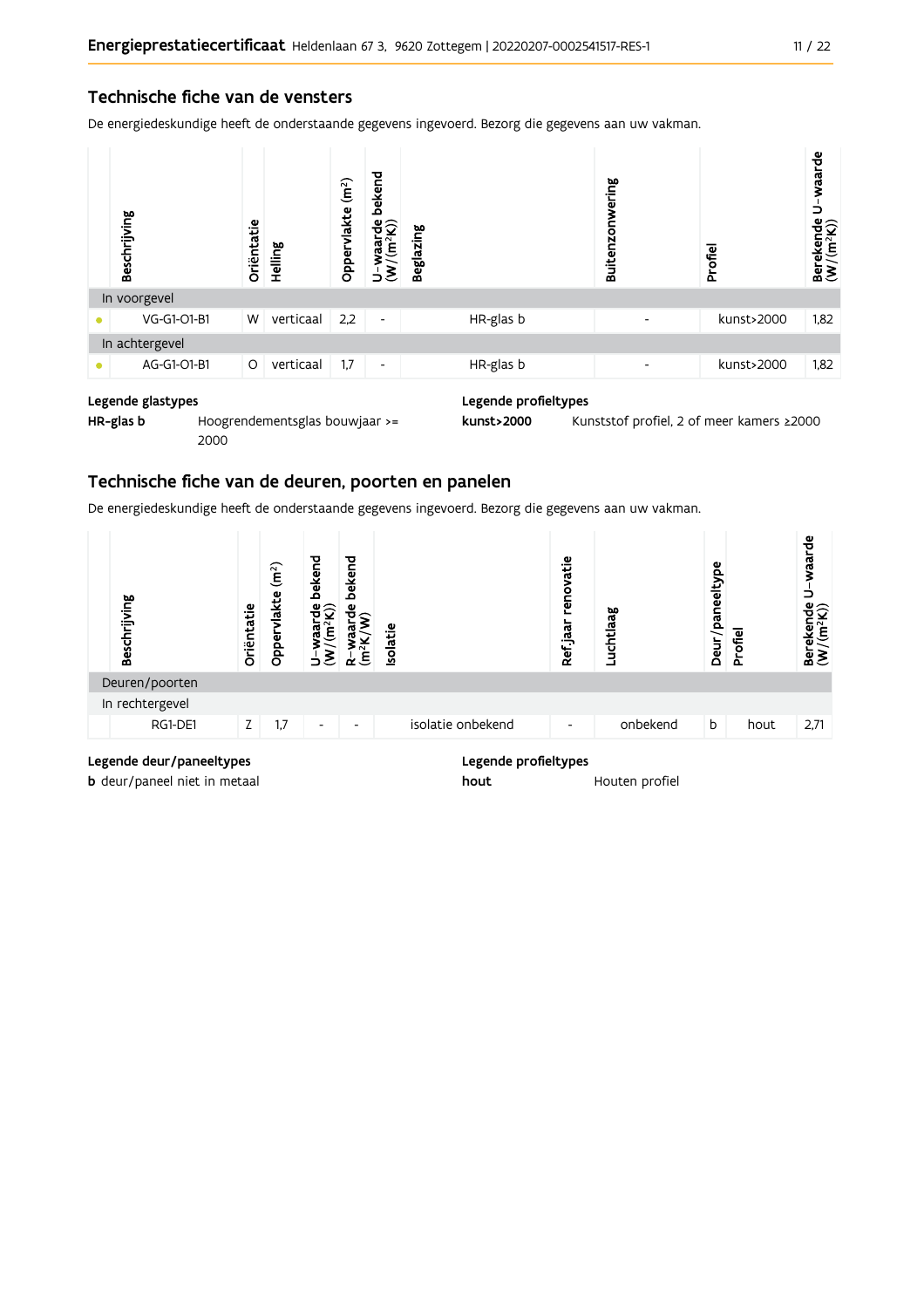## **Muren**



5,2 m<sup>2</sup> van de muren is niet geïsoleerd.

Plaats isolatie aan de binnenkant van de muur of plaats isolatie aan de buitenkant van de muur.

### Muur

Muur

5,9 m<sup>2</sup> van de muren is redelijk goed geïsoleerd, maar voldoet nog niet aan de energiedoelstelling.

Overweeg bij een grondige renovatie om bijkomende isolatie aan de binnenkant van de muren te plaatsen of aan de buitenkant van de muren te plaatsen.

Bij de isolatie van de muren kunt u het best streven naar een U-waarde van maximaal 0,24 W/(m<sup>2</sup>K). Dat komt overeen met een isolatielaag van ongeveer 14 cm minerale wol, EPS of XPS ( $\lambda_a$  = 0,035 W/(mK)) of 10 cm PUR of PIR ( $\lambda_a$  = 0,023 W/(mK)). Als u de isolatie tussen regelwerk plaatst, breng dan minstens 6 cm extra isolatie aan.

Hoogstwaarschijnlijk renoveert u uw muren maar één keer grondig. Isoleer daarom meteen maximaal. De energiedoelstelling van 0,24 W/(m<sup>2</sup>K) vormt de basis, maar u kunt altijd streven naar beter.

#### Pas op! ( ∣

- De warmteverliezen worden niet alleen beperkt door goed te isoleren, maar ook door luchtlekken te vermijden. Besteed voldoende aandacht aan het luchtdicht aansluiten van de muurisolatie op vensters en deuren, de vloer en het dak.
- · Door het isoleren van de muren gaat de luchtdichtheid van uw appartement er op vooruit en kan de luchtverversing niet meer gebeuren via spleten en kieren. Voorzie dus een ventilatiesysteem om uw appartement te ventileren. Dat is niet enkel essentieel om vochtproblemen te vermijden, maar ook voor uw gezondheid en uw comfort.

Laat u biistaan door een architect, aannemer of vakman voor deskundig advies en een goede uitvoering van de werken.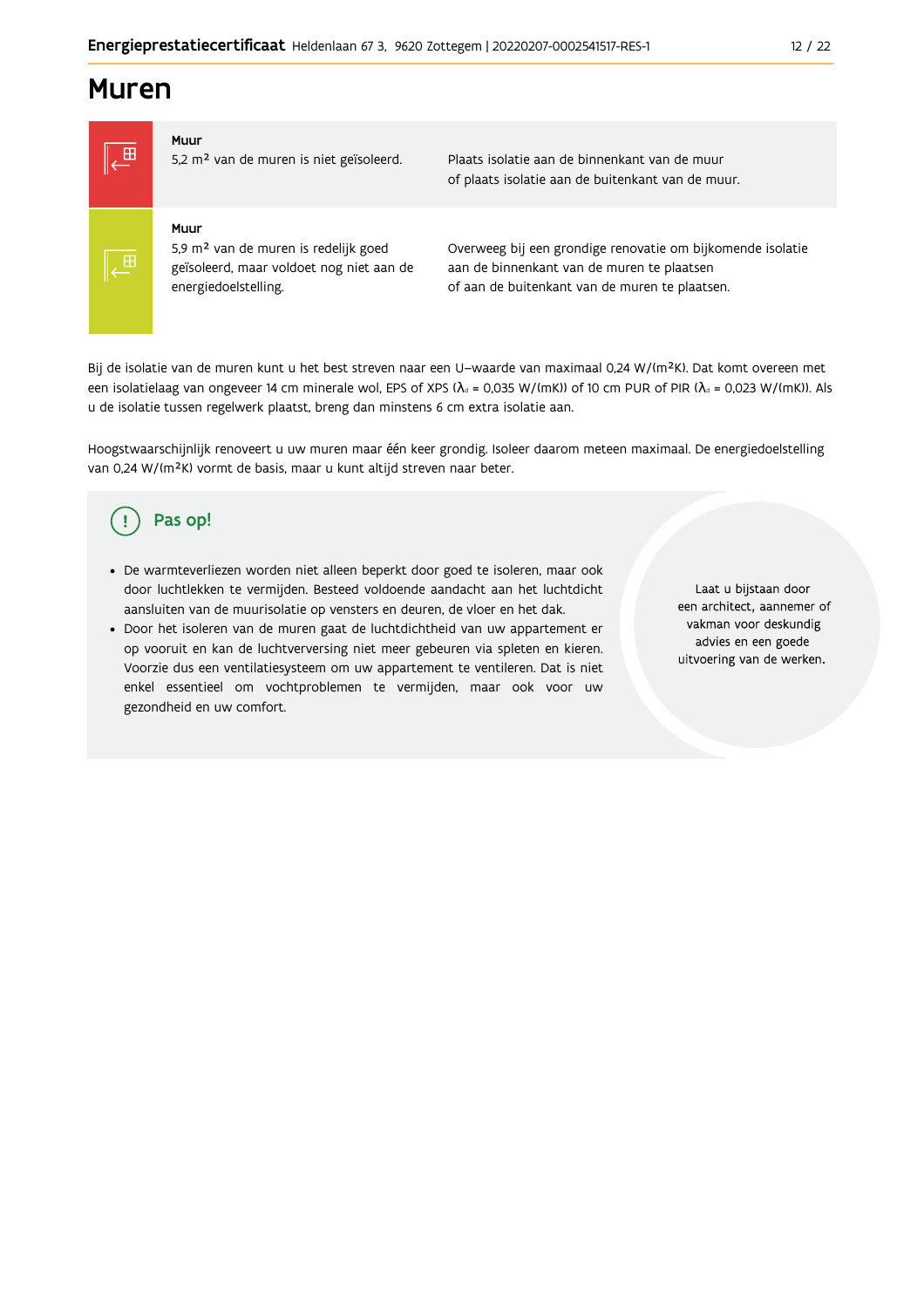### Methodes om buitenmuren te isoleren

Er bestaan een aantal methodes om muren te isoleren. U kunt die methodes combineren om de energiedoelstelling van 0,24 W/(m<sup>2</sup>K) te halen.

### Muren aan de buitenkant isoleren

Dat kan door een extra buitenmuur met een geïsoleerde spouw op te trekken of door isolatiemateriaal aan te brengen met daarop een bepleistering of een nieuwe gevelbekleding.



1. Buitenmuur | 2. Isolatie | 3. Vochtscherm | 4. Afwerkingslaag | 5. Stijl- en regelwerk (optioneel)

### $\bigoplus$

- Bouwfysisch veruit de beste oplossing.
- Koudebruggen worden weggewerkt.
- · Nieuw uitzicht van het appartement.

### $\odot$

- Vrij dure oplossing.
- · Niet toepasbaar bij beschermde of siergevels.
- Soms is een stedenbouwkundige vergunning vereist.

## Denk vooruit!

- · Nadien uw dak isoleren? Zorg nu al dat de dakisolatie zal kunnen aansluiten op de muurisolatie.
- · Vernieuw eerst vensters en deuren (indien nodig), zodat de buitenisolatie hierop kan aansluiten.
- Hou nu al rekening met later te plaatsen zonwering.

### Muren aan de binnenkant isoleren

Isolatieplaten kunnen rechtstreeks op de bestaande muur bevestigd worden of een structuur in hout of metaal kan opgevuld worden met isolatie ('voorzetwandsysteem'). Binnenisolatie is een delicaat werk. Vraag advies aan een vakman of laat het uitvoeren door een gecertificeerd aannemer



1. Buitengevel | 2. Isolatie | 3. Dampscherm | 4. Binnenafwerking | 5. Stijl- en regelwerk (optioneel)

### $\bigoplus$

- Relatief eenvoudig zelf uit te voeren.
- Geen invloed op het uitzicht van het appartement.

## ⊝

- Bouwfysisch de meest delicate oplossing.
- · De binnenruimte verkleint en stopcontacten, leidingen en radiatoren moeten worden verplaatst.

## Denk vooruit!

- Vernieuw eerst vensters en deuren (indien nodig), zodat de binnenisolatie hierop kan aansluiten.
- · Breng eventueel wandverstevigingen aan om later kaders en kasten te kunnen ophangen.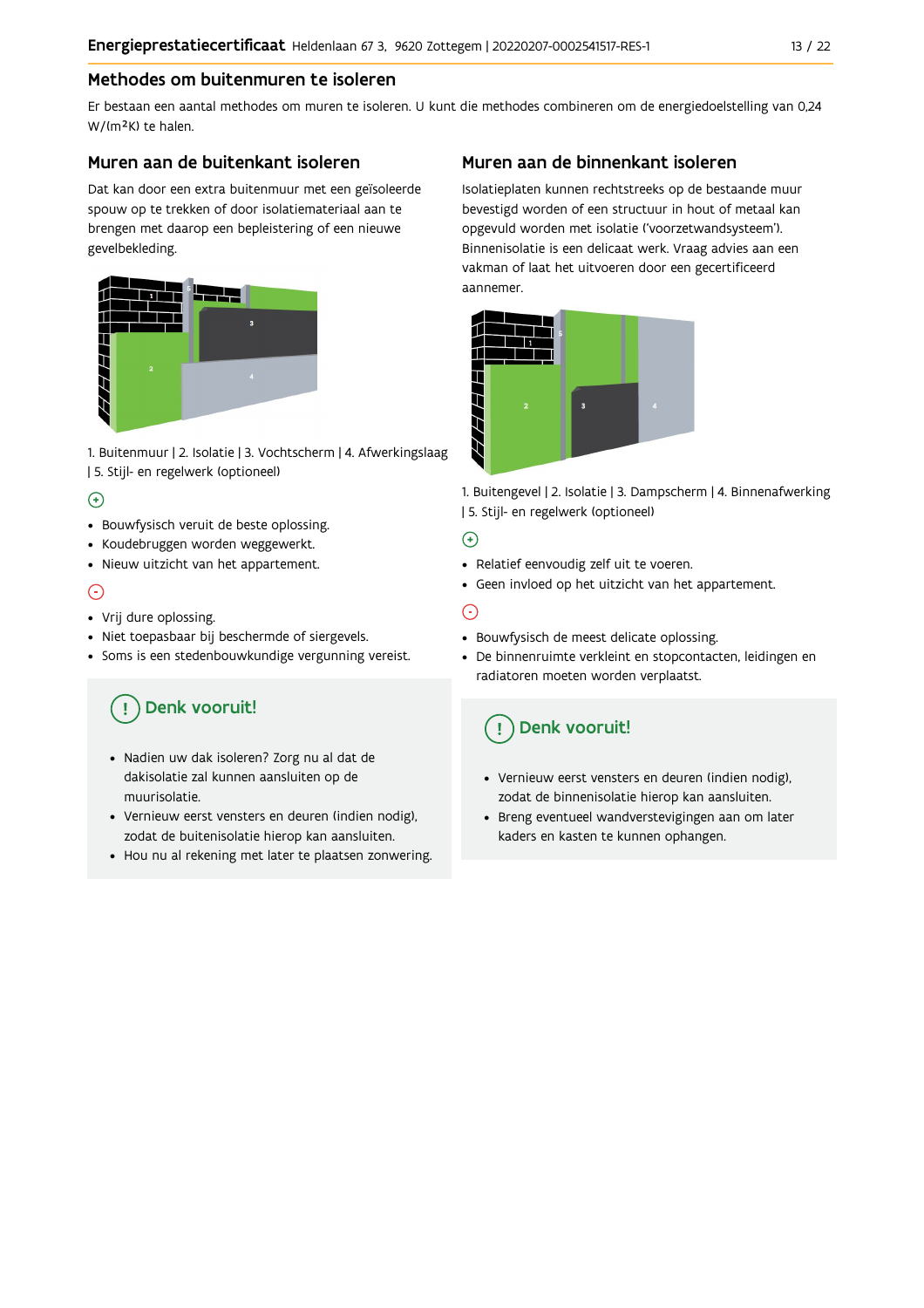### Technische fiche van de muren

De energiedeskundige heeft de onderstaande gegevens ingevoerd. Bezorg die gegevens aan uw vakman.

|           | Beschrijving                         | Oriëntatie | Netto-oppervlakte (m <sup>2</sup> ) | Diepte onder maaiveld (m) | U-waarde bekend $(W/(m^2K))$ | R-waarde bekend (m <sup>2</sup> K/W) | solatie |                                              | Refjaar renovatie        | Luchtlaag            | Muurtype | U-waarde<br>Berekende l<br>(W/(m <sup>2</sup> K)) |
|-----------|--------------------------------------|------------|-------------------------------------|---------------------------|------------------------------|--------------------------------------|---------|----------------------------------------------|--------------------------|----------------------|----------|---------------------------------------------------|
|           | Buitenmuur                           |            |                                     |                           |                              |                                      |         |                                              |                          |                      |          |                                                   |
|           | Voorgevel                            |            |                                     |                           |                              |                                      |         |                                              |                          |                      |          |                                                   |
|           | $VG-G1$                              | W          | 5,2                                 | $\overline{\phantom{a}}$  |                              | $\overline{\phantom{a}}$             |         | isolatie afwezig                             | $\overline{\phantom{a}}$ | onbekend             | a        | 2,33                                              |
|           | Achtergevel                          |            |                                     |                           |                              |                                      |         |                                              |                          |                      |          |                                                   |
| $\bullet$ | AG-G1                                | $\circ$    | 5,9                                 | $\overline{\phantom{a}}$  | ٠                            | $\overline{\phantom{a}}$             |         | 50mm PUR/PIR<br>zonder regelwerk<br>in spouw | $\overline{\phantom{a}}$ | aanwezig<br>in spouw | a        | 0,53                                              |
|           | Muur in contact met verwarmde ruimte |            |                                     |                           |                              |                                      |         |                                              |                          |                      |          |                                                   |
|           | Rechtergevel                         |            |                                     |                           |                              |                                      |         |                                              |                          |                      |          |                                                   |
|           | RG1                                  | Z          | 33                                  | $\overline{\phantom{a}}$  |                              | $\overline{\phantom{a}}$             |         | isolatie afwezig                             | ۰                        | afwezig              | a        | 1,92                                              |
|           | Linkergevel                          |            |                                     |                           |                              |                                      |         |                                              |                          |                      |          |                                                   |
|           | LG1                                  | ${\sf N}$  | 35                                  |                           |                              |                                      |         | isolatie afwezig                             |                          | afwezig              | a        | 1,92                                              |

#### Legende

a muur niet in isolerende snelbouwsteen of cellenbeton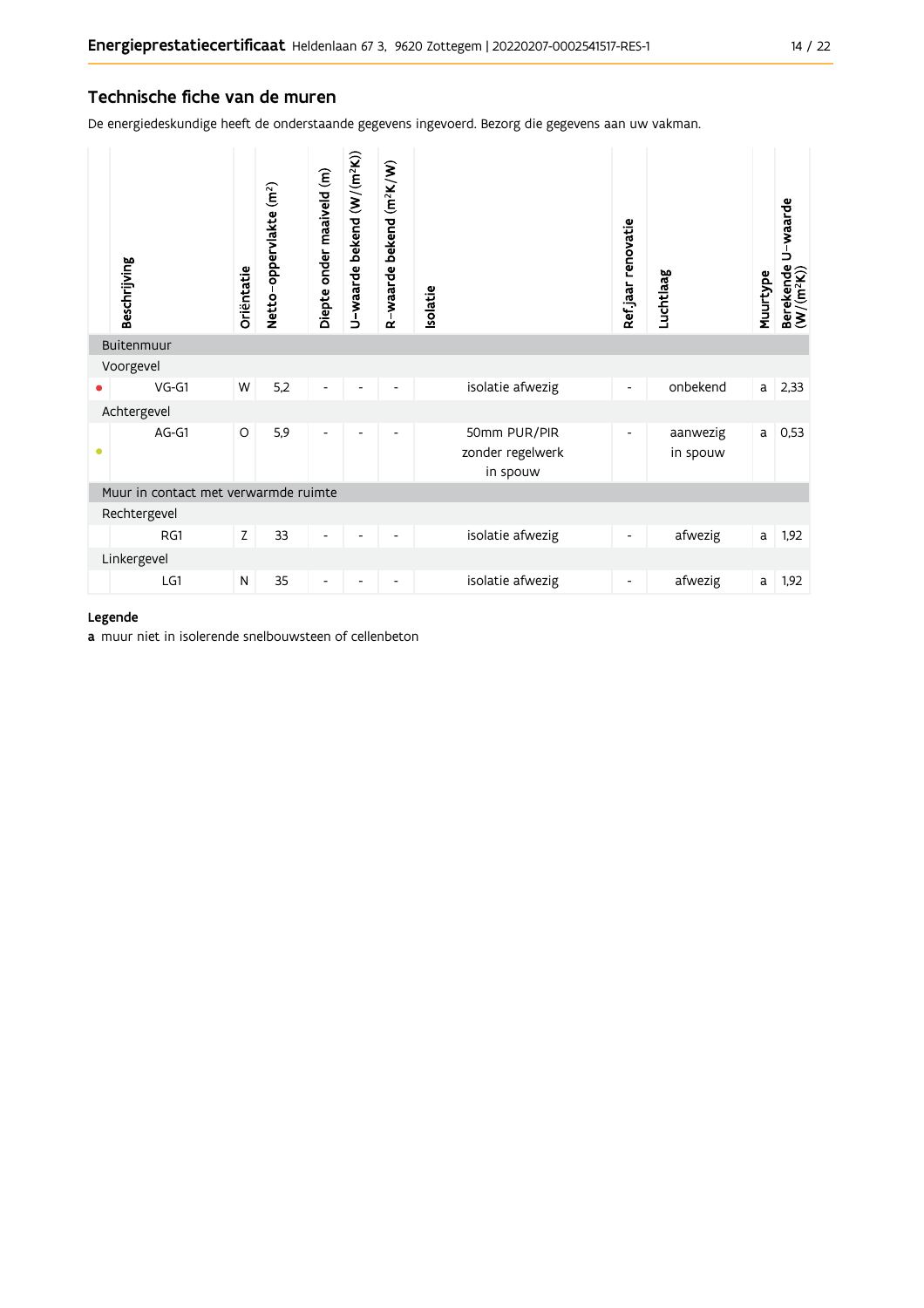## Vloeren

## Technische fiche van de vloeren

De energiedeskundige heeft de onderstaande gegevens ingevoerd. Bezorg die gegevens aan uw vakman.



#### Legende

a vloer niet in cellenbeton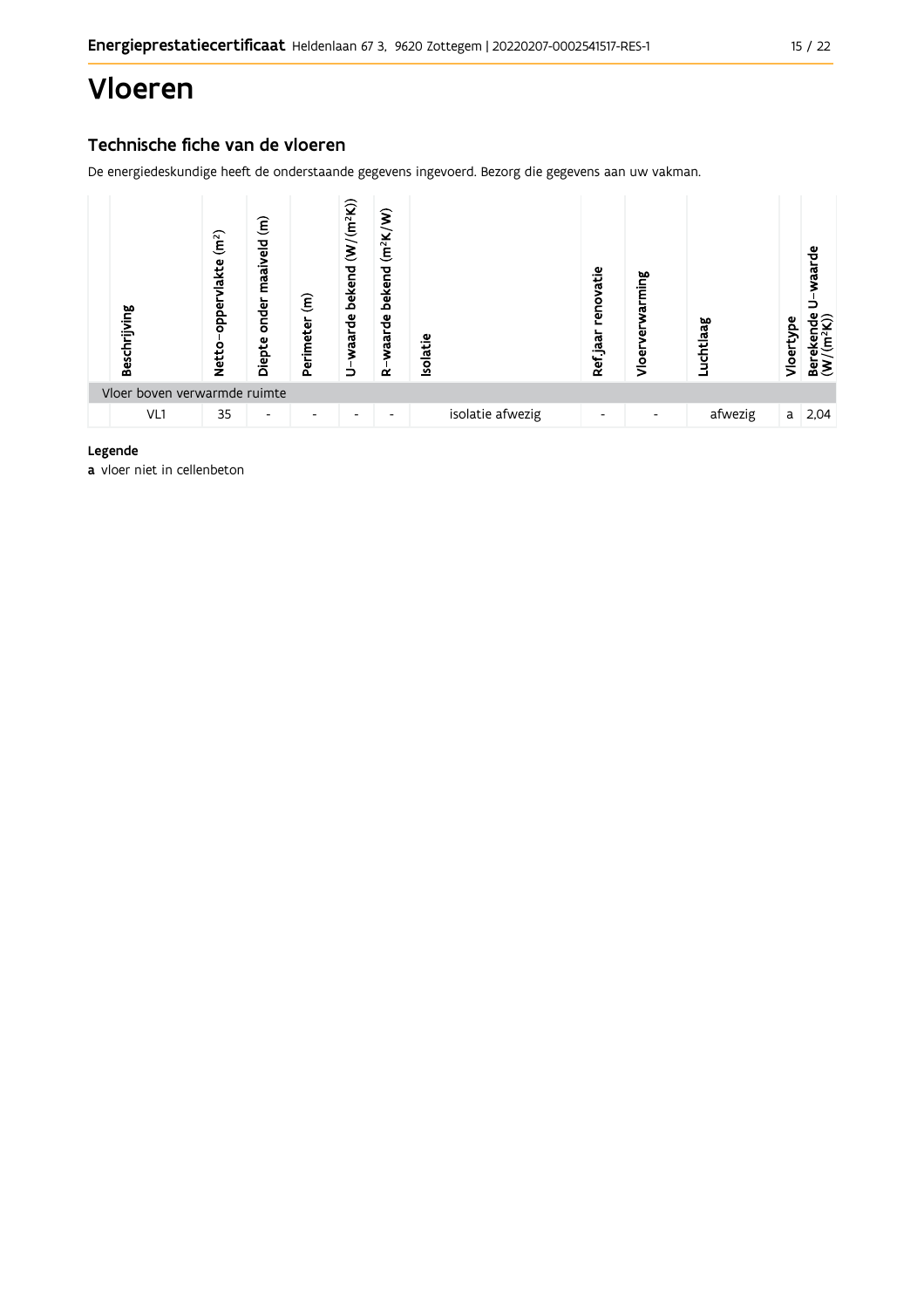## Ruimteverwarming

| Verwarming<br>100% van het appartement wordt elektrisch<br>verwarmd. | Vervang de elektrische verwarming door een lucht/water of<br>bodem/water warmtepomp<br>of een condenserende ketel. Plaats een afgiftesysteem, bij<br>voorkeur op lage temperatuur.<br>Een condenserende ketel heeft een jets slechter rendement.<br>Gemiddeld gezien zal uw energiescore met een<br>condenserende ketel, na uitvoering van alle aanbevelingen,<br>een 20-tal kWh/(m <sup>2</sup> jaar) hoger liggen dan met een<br>warmtepomp. |
|----------------------------------------------------------------------|------------------------------------------------------------------------------------------------------------------------------------------------------------------------------------------------------------------------------------------------------------------------------------------------------------------------------------------------------------------------------------------------------------------------------------------------|

Bij de renovatie van uw verwarmingsinstallatie kunt u het best kiezen voor een energiezuinig systeem. Gebruik zo veel mogelijk hernieuwbare energiebronnen.

### Warmte opwekken op een energie-efficiënte manier

Bij uw renovatie kunt u het best kiezen voor een centraal toestel met een zo hoog mogelijk rendement en zo laag mogelijke werkingstemperatuur, zoals een warmtepomp of een condenserende ketel. Voorzie in een optimale centrale regeling, zoals een kamerthermostaat in combinatie met een buitenvoeler. Gebruik zo veel mogelijk hernieuwbare energiebronnen, zodat de zon, de lucht, de bodem of het water uw verwarmingsfactuur betalen. Andere opties zijn een warmtenet of een micro-warmte-krachtkoppeling.

### Warmtepomp



Als uw appartement al goed geïsoleerd is en als u beschikt over oppervlakteverwarming of voldoende grote radiatoren, dan kunt u de plaatsing van een warmtepomp overwegen. Bij uw renovatie kunt u het hest kiezen een systeem voor met een seizoensprestatiefactor (SPF) van 4 of hoger.

Een warmtepomp brengt warmte uit de omgeving (lucht, water of bodem) op voldoende hoge temperatuur. 65% à 80% van de energie die de warmtepomp levert, wordt gewonnen uit de omgeving. Zo verbruikt een warmtepompinstallatie minder energie en stoot ze minder CO<sub>2</sub> uit dan een klassiek verwarmingssysteem.

### Condenserende ketel

Condenserende ketels hebben een nominaal rendement van meer dan 100% omdat ze de warmte in de waterdamp van de afgevoerde rookgassen recupereren.

Minder positief is dat condenserende ketels vaak werken op gas of stookolie. Dat zijn fossiele brandstoffen waarvan u het gebruik het best zo veel mogelijk kunt beperken. Overweeg daarom de combinatie van een condenserende ketel met een zonneboilerinstallatie met zonnecollectoren of de koppeling van een condenserende ketel aan een warmtepomp (=hybride warmtepomp).

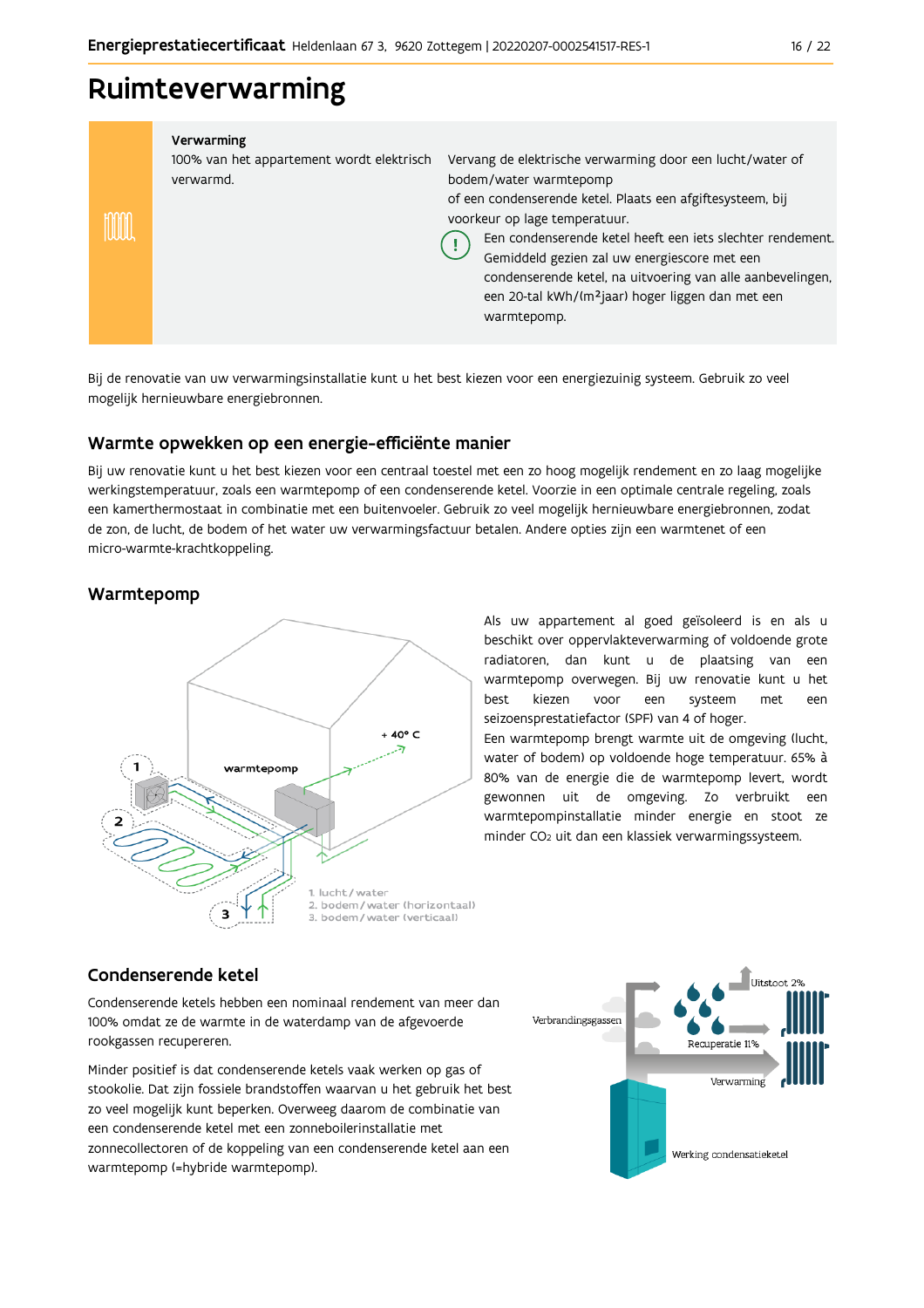#### (Micro-)warmte-krachtkoppeling

Een (micro-)warmte-krachtkoppeling is een toestel dat tegelijk elektriciteit en warmte opwekt met één enkele (fossiele) brandstof. U kunt het best met een vakman bekijken of uw appartement geschikt is voor dit soort toestel.

#### Warmtenet

Als in uw stad of gemeente al warmtenetten beschikbaar zijn of als er plannen zijn om ze in de toekomst aan te leggen, overweeg dan om op die warmtenetten aan te sluiten of om nu al de nodige aansluitingsmogelijkheden te voorzien.

## Denk vooruit!

- · Hou bij de keuze van uw verwarmingstoestel altijd rekening met de warmtevraag in de nog niet-verwarmde ruimtes.
- Vervangt u eerst uw verwarmingstoestel en gaat u dan pas isoleren? Kies in samenspraak met een vakman voor een toestel met een vermogen dat zoveel mogelijk is afgestemd op de toekomstige, en niet op de huidige, situatie. Indien het vermogen te groot is voor de gerenoveerde toestand, zal uw nieuw toestel na de renovatie aan een verminderd rendement werken.
- · Overweegt u een warmtepomp? Zorg dan eerst dat uw appartement voldoende goed geïsoleerd is. Zo kan de warmtepomp op een lage temperatuur werken en werkt ze het meest efficiënt. Ook zijn er bij een bodemwarmtepomp dan minder grondboringen nodig, hetgeen de prijs kan drukken.

### Afgiftesysteem op lage temperatuur

Bij uw renovatie kunt u het best kiezen voor een afgiftesysteem met een zo laag mogelijke werkingstemperatuur. Er zijn twee gangbare systemen.

#### Radiatoren of convectoren op lage temperatuur

Radiatoren of convectoren op lage temperatuur zien er hetzelfde uit als de standaardvarianten, maar worden gevoed met water van maximaal 45 graden in plaats van 70 graden of meer.

#### $\bigoplus$

• Snel systeem waardoor uw appartement snel opwarmt.

#### $\bigodot$

· Radiatoren op lage temperatuur zijn iets groter en nemen dus meer ruimte in.

#### Vloer- of wandverwarming

Bij vloer- of wandverwarming wordt water van 30 tot 40 graden door leidingen in uw vloer of wand gestuwd om het op te warmen.

#### $\bigoplus$

· Hoog comfortgevoel omdat de warmte gelijkmatig over de hele ruimte wordt verspreid en de gevoelstemperatuur hoger ligt dan de luchttemperatuur.

#### ∈

· Traag systeem waardoor uw appartement maar geleidelijk aan opwarmt.

## Denk vooruit!

- · Overweegt u op lage temperatuur te verwarmen, controleer dan eerst of uw centrale verwarmingstoestel daarvoor geschikt is.
- · Bent u van plan om vloerverwarming te plaatsen, plaats dan eerst voldoende isolatie in de vloer. Hou er rekening mee dat u achteraf geen isolatie meer kunt bijplaatsen boven op de vloer.
- · Bent u van plan om wandverwarming te plaatsen, plaats dan eerst voldoende isolatie in de muur. Hou er rekening mee dat u achteraf geen isolatie meer kunt bijplaatsen aan de binnenkant.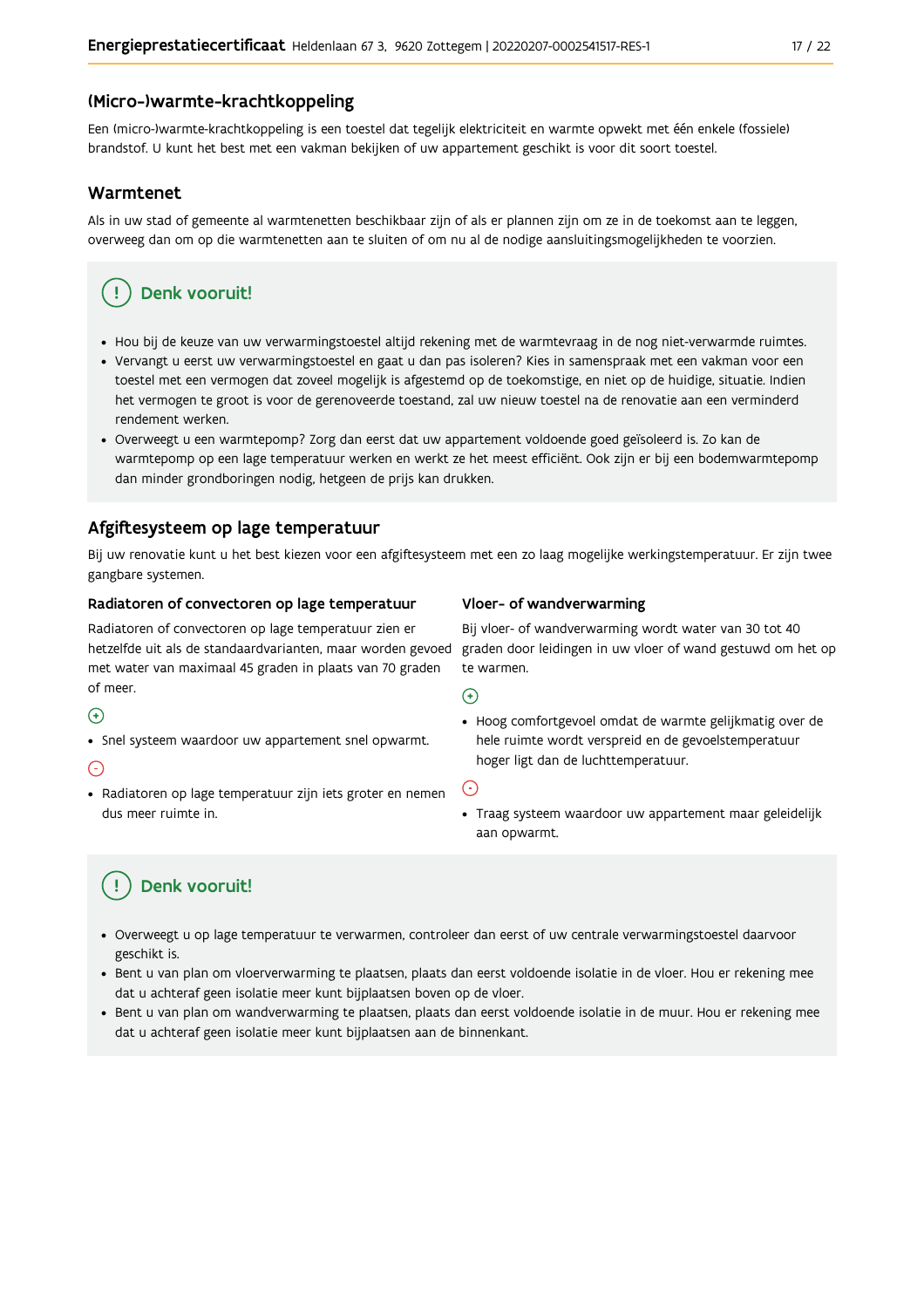#### Pas op!  $\left( \begin{array}{c} 1 \end{array} \right)$

- · Kiest u voor gefaseerd renoveren? Na bepaalde renovatiemaatregelen zult u minder hoeven te verwarmen. Hou er nu al rekening mee als u een verwarmingsoplossing kiest.
- . Let op dat u de kamerthermostaat niet plaatst tegen een buitengevel, naast een verwarmingselement of op een plaats waar veel tocht is. De regeling van uw verwarming werkt dan niet goed.

Laat u bijstaan door een architect, aannemer of vakman voor deskundig advies en een goede uitvoering van de werken.

### Technische fiche van de ruimteverwarming

De energiedeskundige heeft de onderstaande gegevens ingevoerd. Bezorg die gegevens aan uw vakman.

### Installaties met één opwekker

|                                      | RV1                      |  |  |
|--------------------------------------|--------------------------|--|--|
|                                      | $\odot$                  |  |  |
| Omschrijving                         | $\overline{\phantom{a}}$ |  |  |
| Type verwarming                      | decentraal               |  |  |
| Aandeel in volume (%)                | 100%                     |  |  |
| Installatierendement (%)             | 88%                      |  |  |
| Aantal opwekkers                     | 1                        |  |  |
| Opwekking                            |                          |  |  |
|                                      | $\overline{\phantom{a}}$ |  |  |
| Type opwekker                        | $\overline{a}$           |  |  |
| Energiedrager                        | elektriciteit            |  |  |
| Soort opwekker(s)                    | $\overline{\phantom{m}}$ |  |  |
| Bron/afgiftemedium                   | $\overline{\phantom{0}}$ |  |  |
| Vermogen (kW)                        | $\blacksquare$           |  |  |
| Elektrisch vermogen WKK              | $\overline{a}$           |  |  |
| (kW)                                 |                          |  |  |
| Aantal (woon)eenheden                | $\overline{\phantom{0}}$ |  |  |
| Rendement                            | $\overline{\phantom{a}}$ |  |  |
| Referentiejaar fabricage             | $\overline{a}$           |  |  |
| Labels                               | $\overline{\phantom{a}}$ |  |  |
| Locatie                              | $\overline{a}$           |  |  |
| Distributie                          |                          |  |  |
| Externe stookplaats                  | $\overline{\phantom{a}}$ |  |  |
| Ongeïsoleerde leidingen (m)          | $\overline{\phantom{a}}$ |  |  |
| Ongeïsoleerde combilus (m)           | $\overline{\phantom{a}}$ |  |  |
| Aantal (woon)eenheden op<br>combilus |                          |  |  |
| Afgifte & regeling                   |                          |  |  |
| Type afgifte                         | $\overline{\phantom{a}}$ |  |  |
| Regeling                             | $\overline{a}$           |  |  |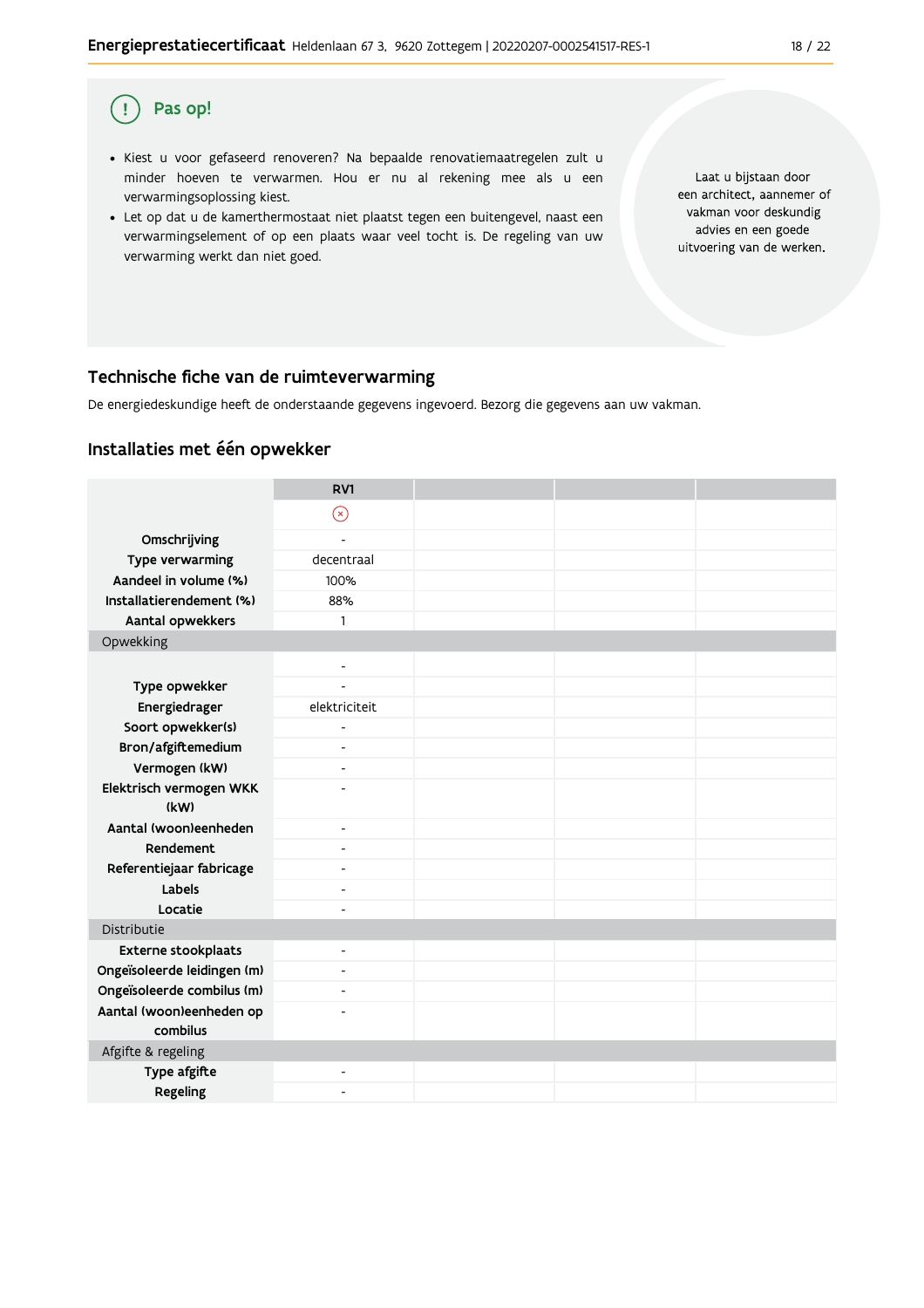## Installaties voor zonne-energie



#### Zonneboiler

Er is geen zonneboiler aanwezig.

Onderzoek de mogelijkheid om een zonneboiler te plaatsen. Raadpleeg hiervoor de zonnekaart of vraag raad aan een vakman.

Zonnepanelen Er zijn geen zonnepanelen aanwezig.

Onderzoek de mogelijkheid om zonnepanelen te plaatsen. Raadpleeg hiervoor de zonnekaart of vraag raad aan een vakman.

De zonnekaart berekent automatisch het zonnepotentieel voor uw gebouw en geeft een indicatie van het aantal zonnepanelen of zonnecollectoren dat u op het dak zou kunnen plaatsen.

Let op: de zonnekaart gaat uit van het elektriciteits- en watergebruik van een standaardgezin. Hou er bij de bepaling van de grootte van de te plaatsen installatie rekening mee dat het elektriciteits- en watergebruik van uw gebouw kan afwijken.

Voor meer informatie over de berekening van het zonnepotentieel kunt u terecht op de zonnekaart via www.energiesparen.be/zonnekaart.

### Zonnepanelen

Zonnepanelen (ook wel fotovoltaïsche panelen of PV-panelen genoemd) zetten de energie van de zon om in elektriciteit.

Bij de bepaling van het aantal te plaatsen zonnepanelen kunt u ervoor kiezen om alleen uw eigen elektriciteitsverbruik te dekken of om meteen het volledige beschikbare dakoppervlak te benutten.

Om de zonnepanelen optimaal te laten renderen, plaatst u ze tussen oostelijke en westelijke richting onder een hoek van 20° tot 60°.

### Zonneboiler

Zonnecollectoren zetten de energie van de zon om in warmte. Een zonneboilerinstallatie bestaat uit zonnecollectoren op het dak en een opslagvat voor warm water. Een zonneboiler verwarmt een deel van het sanitair warm water met gratis zonnewarmte. Als de installatie voldoende groot is, kan ze ook in een deel van uw behoefte voor ruimteverwarming voorzien. Hou er wel rekening mee dat een zonnecollector het hoogste rendement behaalt in de zomer. Het rendement in de winter ligt beduidend lager.

Om de zonnecollectoren optimaal te laten renderen, plaatst u ze tussen oostelijke en westelijke richting onder een hoek van 20° tot 60°.



1. Zonnepaneel | 2. Omvormer | 3. Elektrische toestellen



1. Zonnecollector | 2. Opslagvat zonneboiler | 3. Sanitair warm water | 4. Afgifte-element voor ruimteverwarming (optioneel)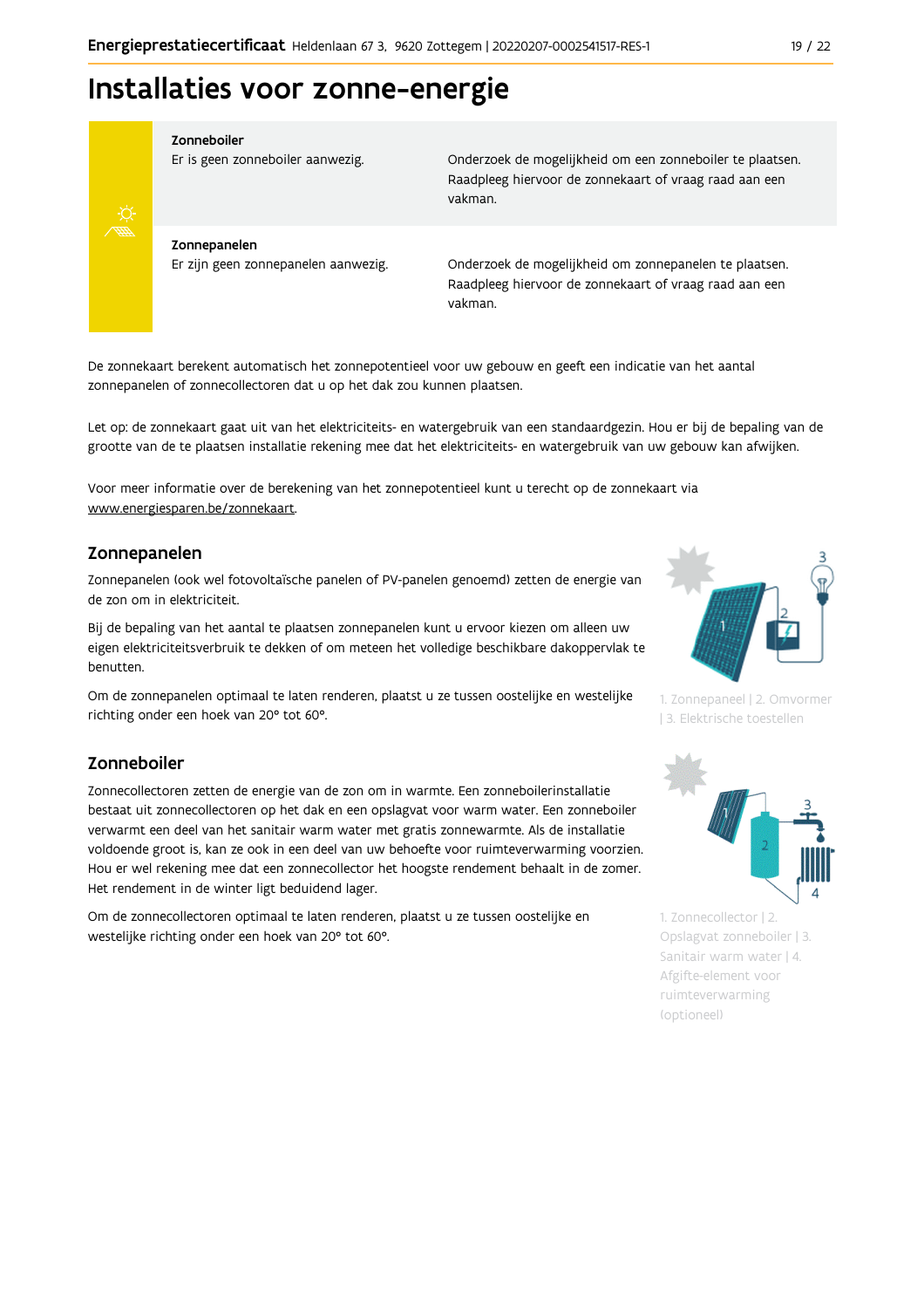#### Ţ Denk vooruit!

- · Zorg ervoor dat het dak waarop u de zonnepanelen of zonnecollectoren plaatst, goed is geïsoleerd. Als de installaties geplaatst zijn, kunt u het dak alleen nog aan de onderkant isoleren.
- · De groenste én de goedkoopste stroom is de stroom die u niet verbruikt. Probeer daarom eerst overbodig elektriciteitsverbruik te vermijden door bijvoorbeeld het sluimerverbruik te verminderen.
- · Beperk ook het gebruik van sanitair warm water door gebruik te maken van een spaardouchekop, een debietbegrenzer of een douchewarmtewisselaar.

#### Pas op! ( !

- · Schaduw van gebouwen, bomen en schoorstenen vermindert de opbrengst van zonnepanelen en zonnecollectoren.
- Informeer bij uw gemeentebestuur of u een bouwvergunning moet aanvragen voor de plaatsing van zonnepanelen of zonnecollectoren.

Laat u bijstaan door een architect, aannemer of vakman voor deskundig advies en een goede uitvoering van de werken.

### Technische fiche van de installaties op zonne-energie

Geen installaties op zonne-energie aanwezig.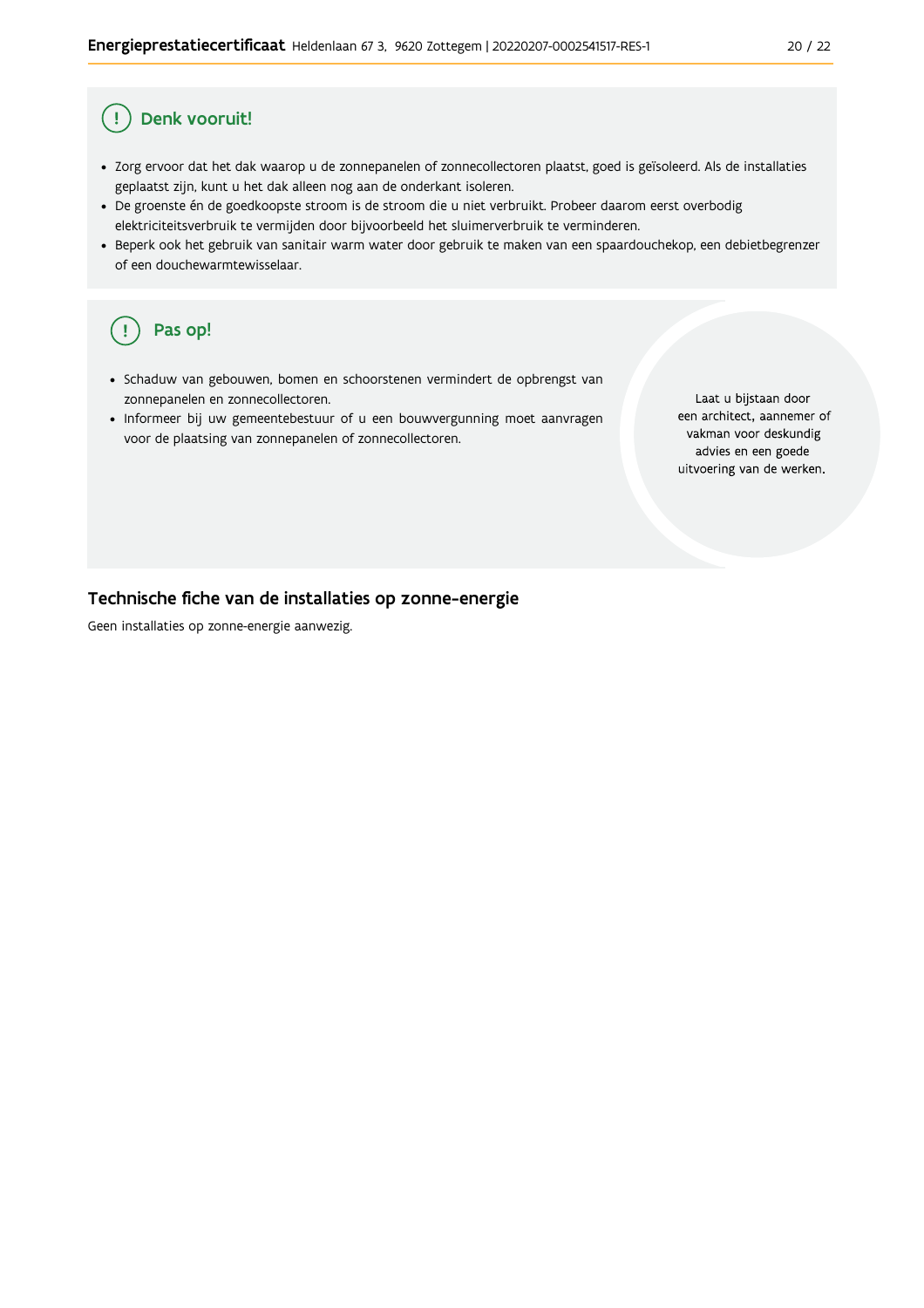## Overige installaties

### Sanitair warm water



Uw appartement beschikt niet over een zonneboiler. Overweeg de plaatsing van een zonneboiler of warmtepompboiler. Daarmee kunt u energie besparen.

|                                    | SWW1                     |  |
|------------------------------------|--------------------------|--|
| <b>Bestemming</b>                  | keuken en badkamer       |  |
| Opwekking                          |                          |  |
| Soort                              | individueel              |  |
| Gekoppeld aan ruimteverwarming     | neen                     |  |
| Energiedrager                      | elektriciteit            |  |
| Type toestel                       | elektrische              |  |
|                                    | weerstandsverwarming     |  |
| Referentiejaar fabricage           | $\blacksquare$           |  |
| Energielabel                       | $\overline{\phantom{0}}$ |  |
| Opslag                             |                          |  |
| Aantal voorraadvaten               | 1                        |  |
| Aantal (woon)eenheden              |                          |  |
| Volume (I)                         | <b>1501</b>              |  |
| Omtrek (m)                         |                          |  |
| Hoogte (m)                         |                          |  |
| Isolatie                           | onbekend                 |  |
| Label                              |                          |  |
| Opwekker en voorraadvat één geheel | neen                     |  |
| Distributie                        |                          |  |
| Type leidingen                     | gewone leidingen         |  |
| Lengte leidingen (m)               | > 5m                     |  |
| Isolatie leidingen                 | $\overline{\phantom{0}}$ |  |
| Aantal (woon)eenheden op leidingen | $\overline{\phantom{a}}$ |  |

### Ventilatie

 $\frac{\circledcirc}{\circ}$ Uw appartement beschikt mogelijk niet over voldoende ventilatievoorzieningen. Een goede ventilatie is echter noodzakelijk om een gezond binnenklimaat te garanderen. Voorzie bij uw renovatie daarom in een ventilatiesysteem. Om energie te besparen, kunt u het best kiezen voor een systeem met vraagsturing of warmteterugwinning.

| Type ventilatie | geen of onvolledig |
|-----------------|--------------------|
|                 |                    |

### **Koeling**

Uw appartement heeft kans op oververhitting. Overweeg buitenzonwering om de zon zoveel mogelijk buiten te houden tijdens de zomer. Vermijd de plaatsing van een koelinstallatie, want die verbruikt veel energie.

Koelinstallatie

afwezig